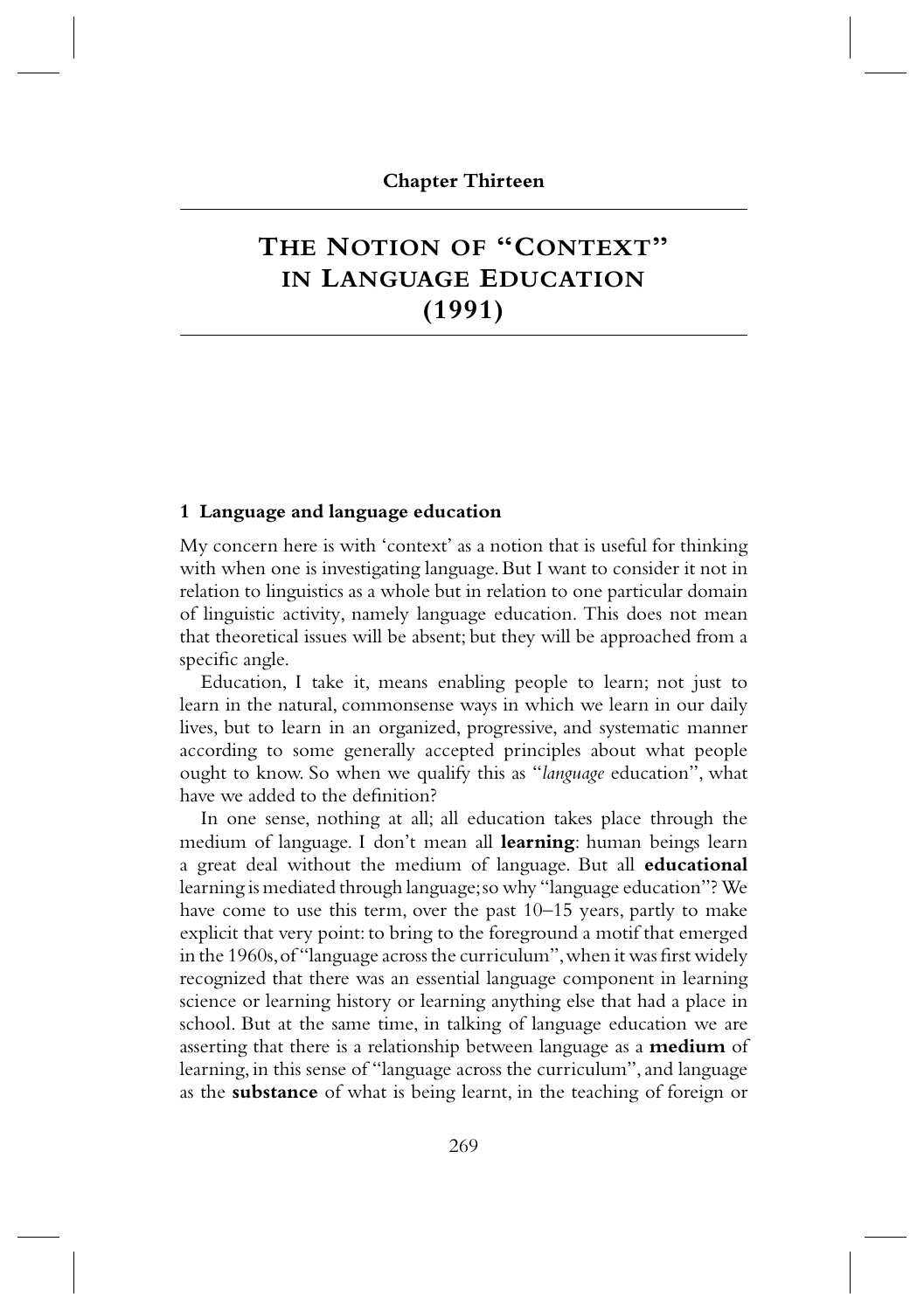second languages, of the mother tongue, of reading and writing, of grammar, composition, and so on.

What is common to all these activities is expressed, in part at least, by the word "language". Language is implicated in some way or other in all educational activity; so we need to be aware of it, to recognize when learning problems are in some sense problems of language, and to conduct theory-based research into the linguistic aspects of educational processes. We know that this view is coming to be shared by the community when we see developments such as the Centre for Studies of Language in Education at the Northern Territory University in Australia, or the Institute of Language Education in Hong Kong. This tells us that there is a field of activity, or research and development, identified as the study of language in education, where we investigate how language functions in various educational contexts, and by doing so, seek to improve our educational practice.

I used the expression of language "functioning in educational contexts", and I think we have to bring this notion of language functioning in context explicitly into the discussion. What is distinctive about "educational linguistics", if I may be allowed to use that term as a shorthand for investigating language for educational purposes, is that we are concerned always with **language in context** (Martin 1993; Rothery in Hasan and Williams 1996). We are identifying certain kinds of activity in which language has a central place, and finding out just **how** language comes to play its part. What do people actually read, and listen to, and say, and write, when they are being 'educated'? What do they expect to achieve through using language; and how do we tell, and how do they tell, whether they have achieved it or not?

We generally take this notion of 'context' for granted. The context is some sort of environment; it's what's going on around, where language is somehow involved. And if we're talking English we then manipulate this in the typical English way, expanding the word by various derivations: we have the adjective *contextual*, as in *contextual features* or *parameters*; then the verb *contextualize*; and since language can be *contextualized*, it can also be *decontextualized*, and then of course *recontextualized* over again. And each of these, in turn, can become an abstract object, like *recontextualization*. So I think we should put this word "context" in inverted commas for a while and ask what it actually means: problematize it, if you like.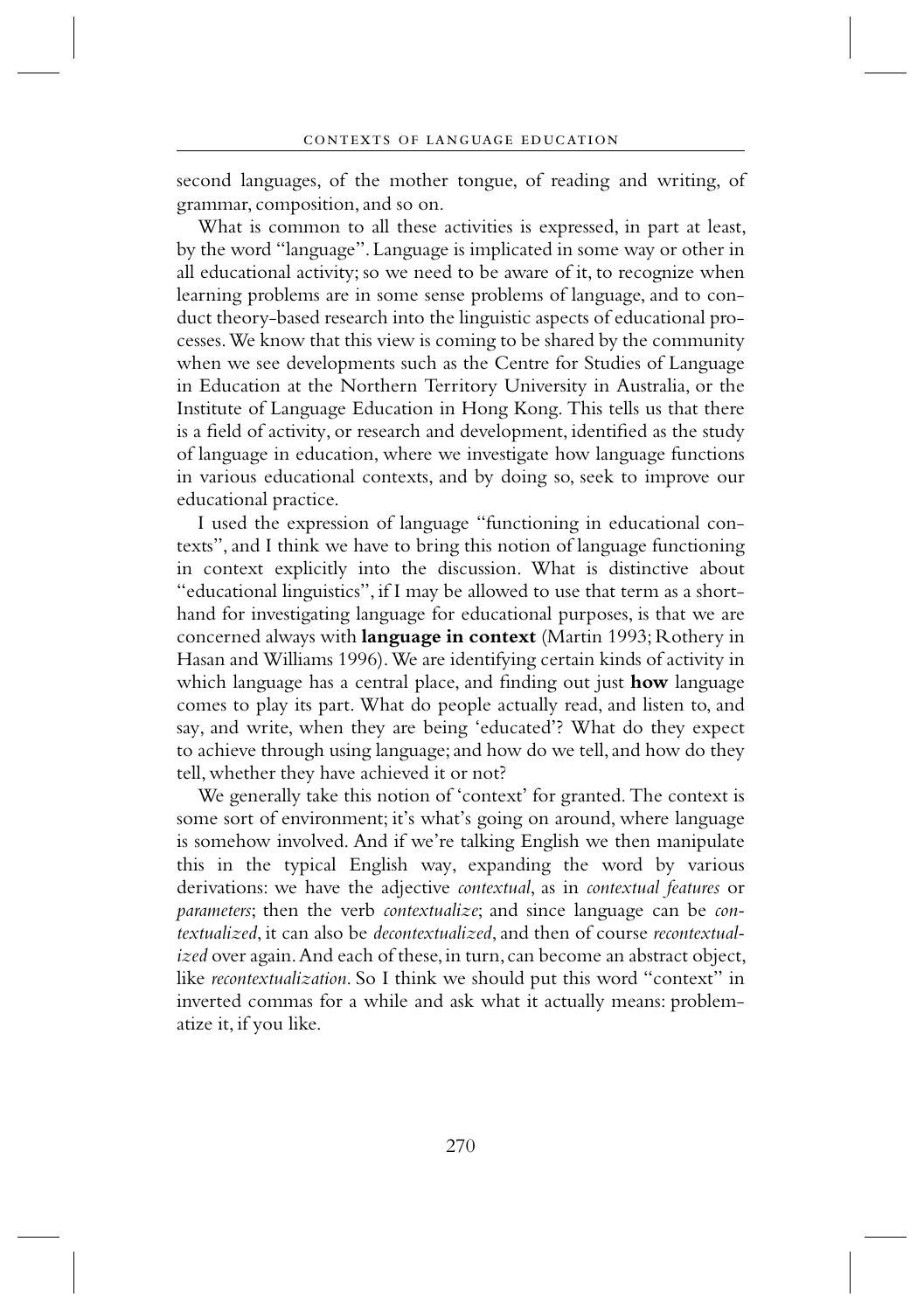#### *1.1 Context of situation*

Originally, the context meant the accompanying text, the wording that came before and after whatever was under attention. In the nineteenth century it was extended to things other than language, both concrete and abstract: *the context of the building, the moral context of the day*; but if you were talking about language, then it still referred to the surrounding words, and it was only in modern linguistics that it came to refer to the non-verbal environment in which language was used. When that had happened, it was Catford, I think, who suggested that we now needed another term to refer explicitly to the verbal environment; and he proposed the term "co-text". But how did *context* come to be extended in this way?

Here is Malinowski writing in 1923, about what at that time was referred to as a "primitive" (that is, unwritten) language. He writes "In a primitive language the meaning of any single word is to a very high degree dependent on its context. . . . [An expression such as] *we paddle in place* demands the context of the whole utterance, . . . [and] this latter again, becomes only intelligible when it is placed within its *context of situation*, if I may be allowed to coin an expression which indicates on the one hand that the conception of context has to be broadened and on the other hand that the situation in which words are uttered can never be passed over as irrelevant to the linguistic expression" (Malinowski 1923: 306). (In passing, we might note that on the very next page he also wrote "The conception of meaning as *contained* in an utterance is false and futile".) Ten years or so later, Malinowski had changed his view that this was a special feature of "primitive" languages; writing in 1935 he said all languages were alike in that "the real understanding of words is always ultimately derived from active experience of those aspects of reality to which the words belong" (Malinowski 1935: 58; cf. Hasan 1985). By this time Malinowski is extending the notion of context still further: over and beyond the context of situation lies "what we might call [the] context of culture", so that "the definition of a word consists partly of placing it within its cultural context" (ibid.: 18). What this means is that language considered as a *system* – its lexical items and grammatical categories – is to be related to its context of *culture*; while *instances* of language in use – specific texts and their component parts – are to be related to their context of *situation*. Both these contexts are of course outside of language itself.

Although Malinowski was the first to use the expression *context of situation*, the concept of 'situation', in the sense of the events and actions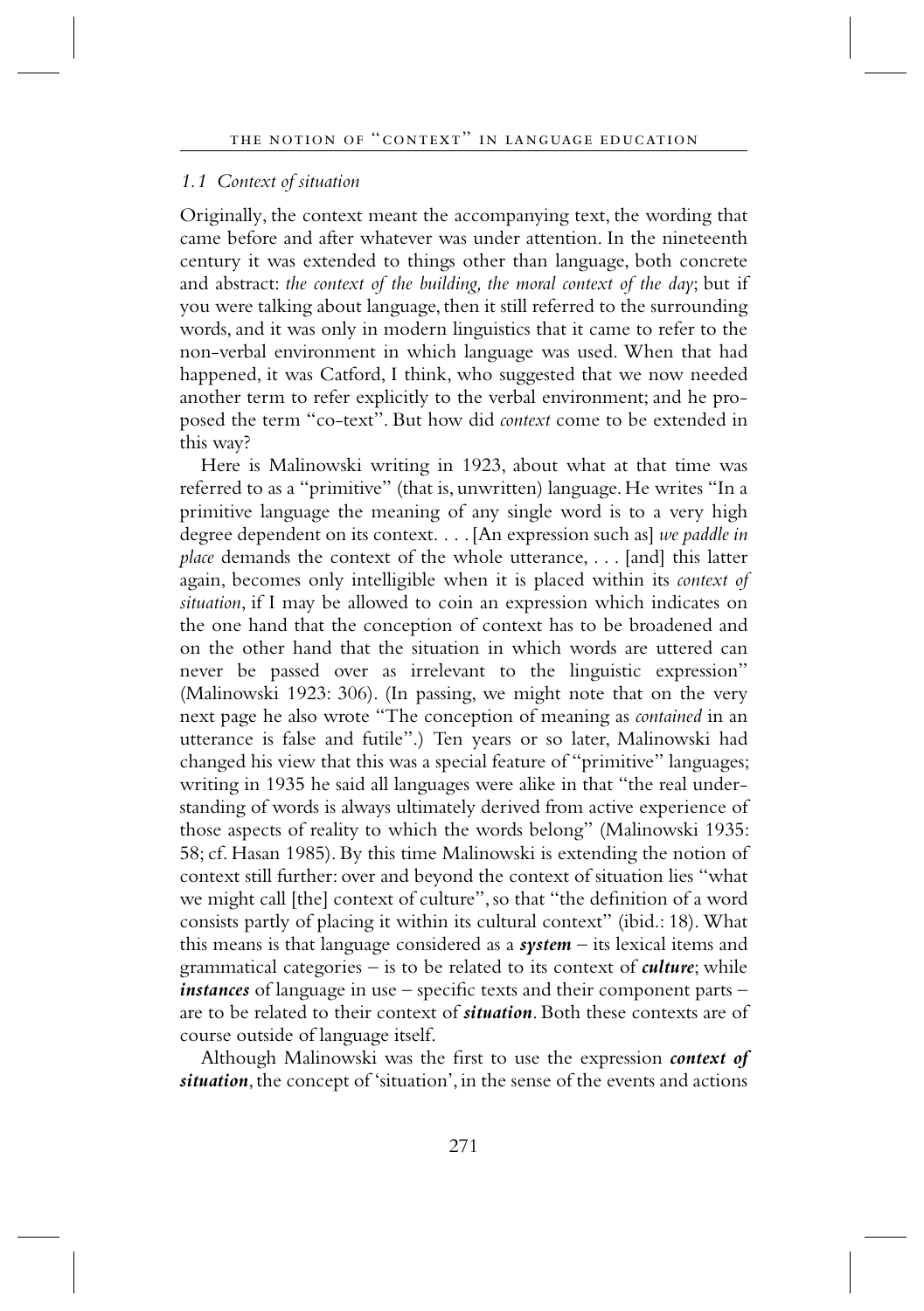#### CONTEXTS OF LANGUAGE EDUCATION

that are going on around when people speak, had been invoked before in linguistics, in a very different domain of inquiry, namely dialectology. Linguistic field studies were not only of culturally exotic, unwritten languages such as those studied by anthropologists; they were also carried out with rural dialects, and the Swiss dialectologist Wegener had developed a "situation theory" to account for the "special" features of informal, spoken language – that is, features that **appeared** special at a time when the only form of text that was recognized in linguistics was a written text, preferably written in a language long since dead (i.e., no longer spoken at all) (Firth 1957b). What led linguists to take account of the situation was when they turned their attention to speech. Here, they had to recognize factors like reference to persons, objects and events within the speaker's attention (technically, *exophoric deixis*), as well as other, more oblique forms of dependence on and interaction with environment. What Malinowski was saying was that because of these things, in spoken language the "situation" functioned by analogy as a kind of context. The situation was like the text by which a piece of spoken discourse was surrounded.

Malinowski was an anthropologist, who became a linguist in the service of his ethnographic pursuits. His younger colleague J.R. Firth, who was a linguist, saw the possibility of integrating this notion, of the "situation" as a kind of context, into a general theory of language. Firth was also interested in spoken language; but not as something quaint or exotic like rural dialects and aboriginal languages. On the contrary, Firth was concerned with the **typical** – what he referred to as "typical texts in their contexts of situation" (Firth 1957a: 224), by which people enacted their day-to-day interpersonal relationships and constructed a social identity for themselves and the people around them. A text was an object of theoretical study in its own right; and what Firth did was to map the notion of "context of situation" into a general theory of levels of language. All linguistic analysis, Firth said, was a study of meaning, and meaning could be defined operationally as "function in context"; so to study meaning you took each of the traditional divisions of linguistic theory – phonetic, phonological, lexical, morphological, syntactic – and treated it as a kind of context. You could then include the *situation* as just another linguistic level. But the context of situation did have a special place in the overall framework, since it was here that the text as a **whole** could be "contextualized". (And if it was a written text it could be tracked through time, as it came to be "recontextualized" with changes in the contexts in which it was read and the cultural background and assumptions of those who read it.)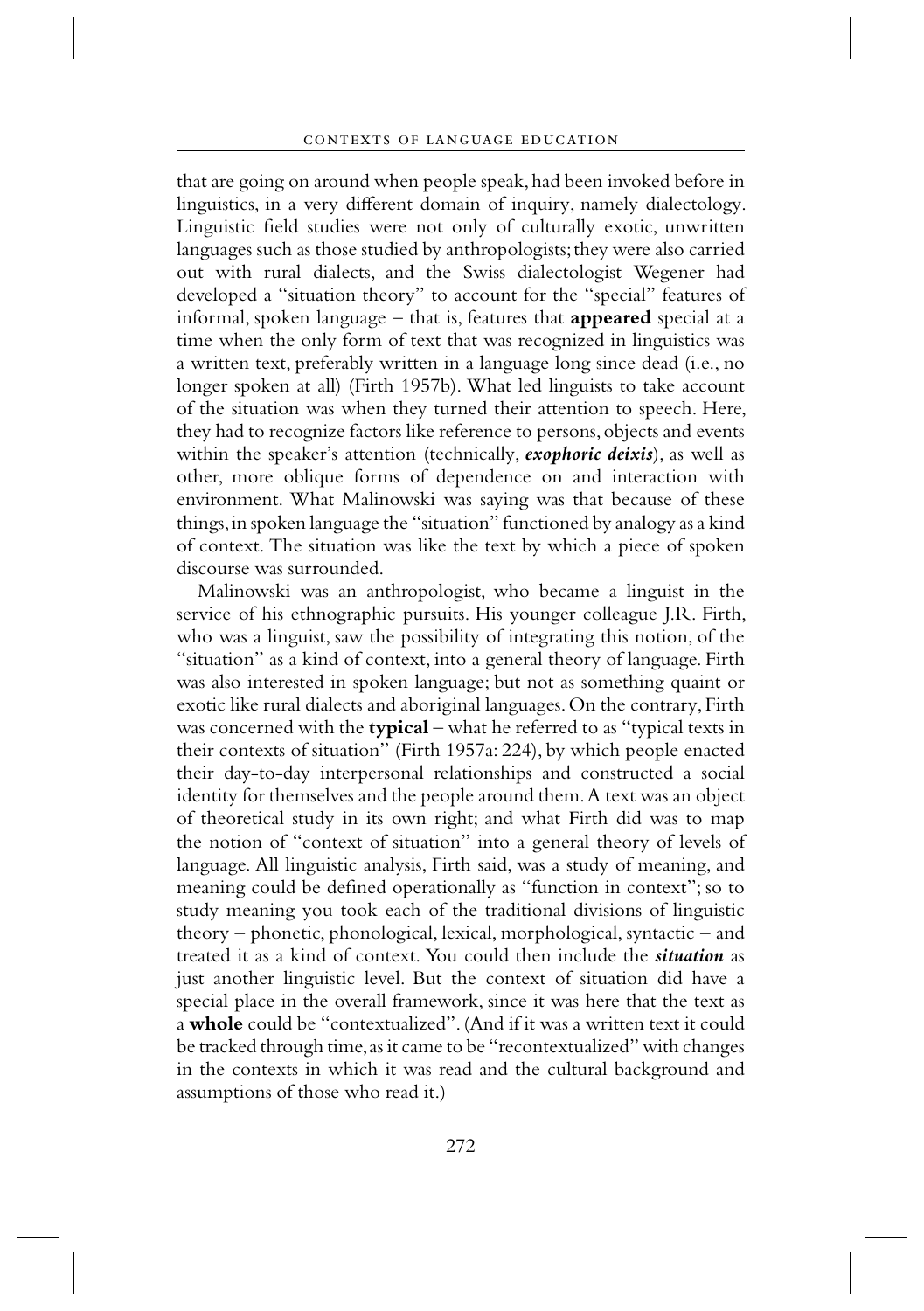## *1.2 Context of culture*

What about the "context of culture"? Firth made very little use of this idea. Although, to use Robins' words (Robins 1963:17), Firth considered that a language was "embedded in the life and culture of its speakers", he was actually very sceptical about general notions such as 'the language' and 'the culture', because he didn't see either a language or a culture as any kind of homogeneous and harmonious whole. The notion of culture as a context for a language – for language considered as a system – was more fully articulated in the work of their contemporaries Sapir and Whorf. Sapir did not use the **expression** *context of culture*; but he did interpret a language as expressing the mental life of its speakers, and from this starting point he and Whorf developed their powerful view of the interplay between language and culture, the so-called "Sapir–Whorf hypothesis". In this view, since language evolved as part – moreover the most unconscious part  $-$  of every human culture, it functioned as the primary means whereby the deepest perception of the members, their joint construction of shared experience into social reality, were constantly reaffirmed and transmitted. Thus in this sense the culture provided the context within which words and, more generally, grammatical systems were interpreted. (Many of Whorf's example involved what he called "cryptotypes": systems of meaning that were hidden rather deep beneath the surface construction of the grammar and could only be revealed by a penetrating and thorough grammatical analysis) (Whorf 1956).

These two founding traditions of the study of language in context, the British, with Malinowski and Firth, on the one hand, and the American, with Sapir and Whorf, on the other, are in an important way complementary to each other. The former stress the *situation* as the context for language as *text*; and they see language as a form of action, as the enactment of social relationships and social processes. The latter stress the *culture* as the context for language as *system*; and they see language as a form of reflection, as the construal of experience into a theory or model of reality. From these two sources, taken together, we have been able to derive the foundations of a functional semantics: a theory of meaning that is relevant to applied linguistic concerns.

## **2 Language and context, system and instance**

So we come back to language education; but there is just one more general theoretical point to be made first. A functional semantics needs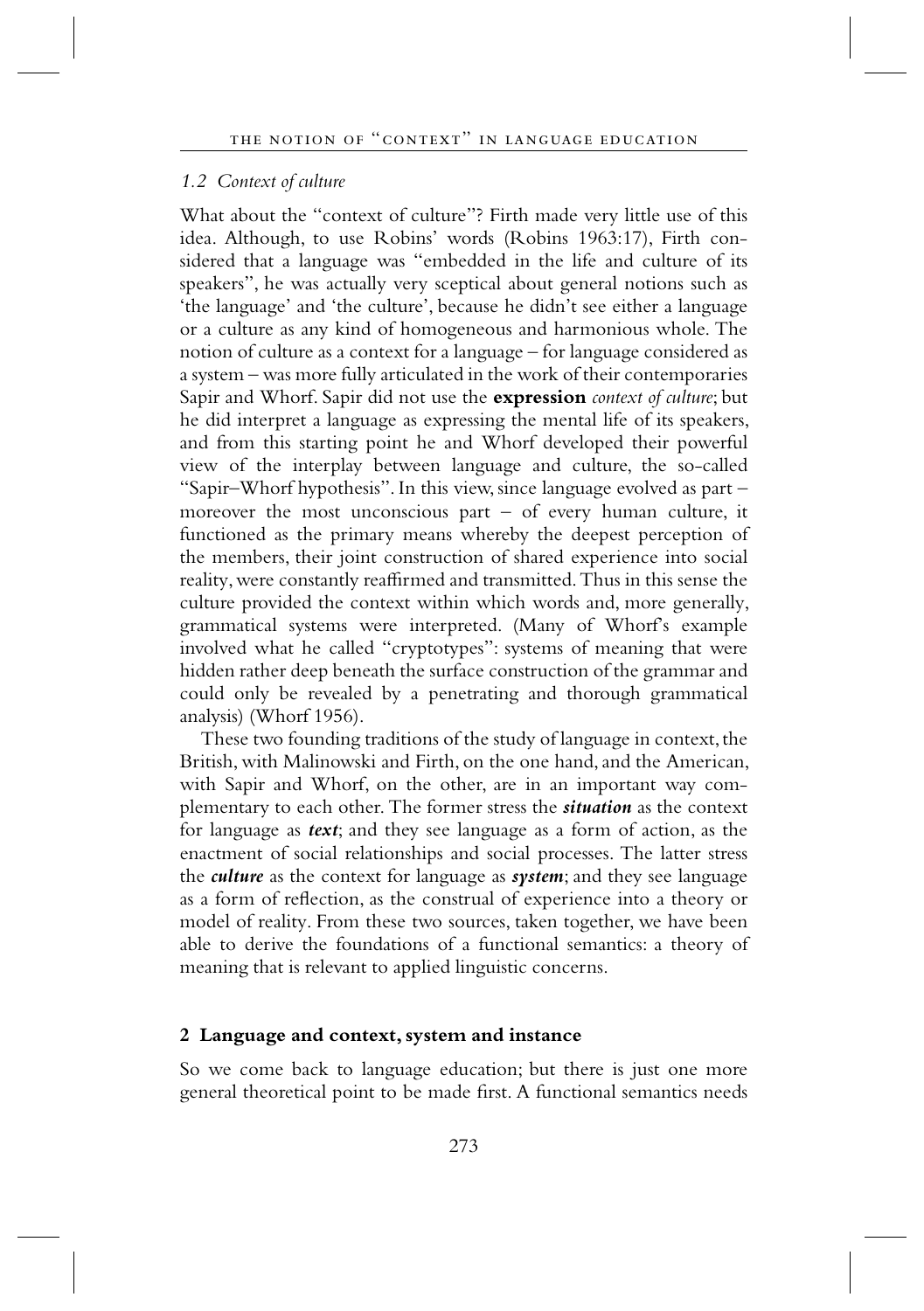## CONTEXTS OF LANGUAGE EDUCATION

to be grounded in a functional grammar: a grammar that is likewise related to the contexts of language and language use. Here a major contribution came from a third source, this time on the European continent, namely the Prague school, whose founder Mathesius, another contemporary of Sapir and Malinowski, showed for the first time how the grammar of spoken language was organized so that it related systematically to the surrounding context, including both the context in its traditional sense – the "co-text", in Catford's term – and the context of situation. And now we can take the interpretation somewhat further and show that the entire construction of the grammar – the way all human languages are organized for creating meaning – is critically bound up with the situational and cultural contexts in which language has been evolving. As I wrote myself many years ago, language is as it is because of what it does: which means, because of what we do with it, in every aspect of our lives. So a theory of language in context is not just a theory about how people use language, important though that is. It is a theory about the **nature** and **evolution** of language, explaining why the system works the way it does; but with the explanation making reference to its use. (I should make it clear that this is not a teleological explanation; it says nothing about purpose or design. It is a functional explanation, based on a social-semiotic interpretation of the relations and processes of meaning.) And I think this last point is fundamental in relation to language education work.

In all language education, the learner has to build up a resource. It is a resource of a particular kind: a resource for creating meaning. I call it a "meaning potential". Whether someone is learning the mother tongue, learning to read and write, learning a second or foreign language, learning the language of science or mathematics, or learning the styles of written composition – all these are forms of meaning potential. What the learner has to do is to construe (that is, construct in the mind) a linguistic *system*. That is what is meant by "language as system": it is language as stored up energy. It is a language, or some specific aspect of a language, like the language of science, in the form of a *potential*, a resource that you draw on in reading and writing and speaking and listening – and a resource that you use for learning with. How do you construe this potential, and how do you use it when you've got it? You build it up, and you act it out, in the form of **text**. "Text" refers to all the *instances* of language that you listen to and read. And that you produce yourself in speaking and in writing.

I have suggested that the context for the meaning potential – for language as a system  $-$  is the context of culture. We will, of course, have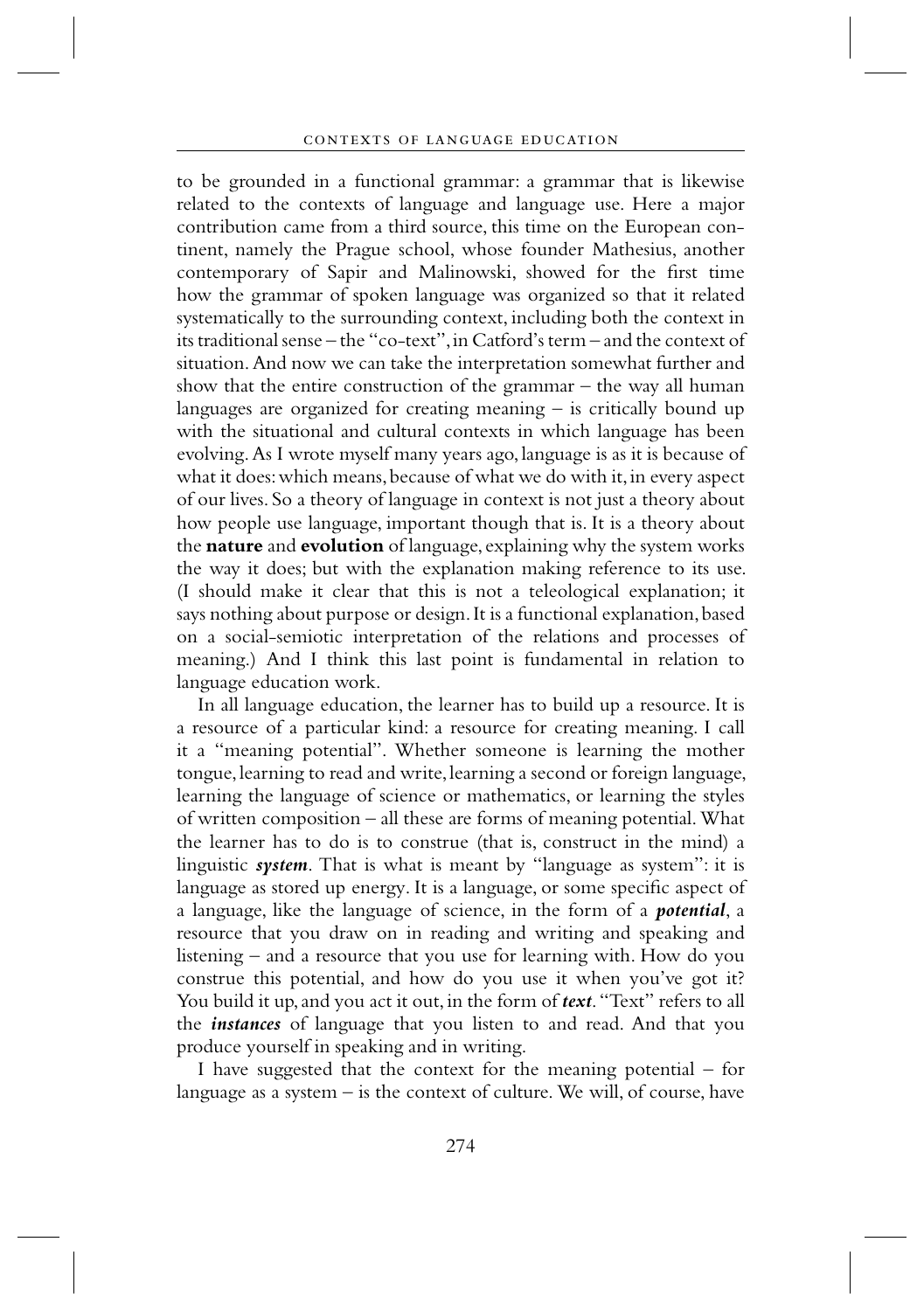to problematize this term "culture" as well; I will come back to that later on. The context for the particular instances – for language as processes of text – is the context of situation. And just as a piece of text is an instance of language, so a situation is an instance of culture. So there is a proportion here. The context for an instance of language (text) is an instance of culture (situation). And the context for the system that lies behind each text (language) is the system which lies behind each situation – namely, the culture. (See Figure 13.1.)



**Figure 13.1** Language and context, system and instance

*Note*: Culture instantiated in situation, as system instantiated in text. Culture realized in/ construed by language; same relation as that holding between linguistic strata (semantics: lexicogrammar: phonology: phonetics).

Cultural domain and register are "sub-systems": likeness viewed from "system" end.

Situation type and text type are "instance types": likeness viewed from "instance" end.

#### *2.1 The relation between system and instance: instantiation*

However, there is a hidden trap to watch out for at this point. We have these pairs of terms, like culture and situation, or language as system and language as text; we need them in order to talk about what we do. But the implication is that these are two different things: that the "system" is one thing, and the "text" is something else, something different. Let me return to this concept of a "potential". The system is not some independent object; it is simply the potential that lies behind all the various instances. Although the actual texts that you process and produce will always be limited, the potential (for processing and producing texts) has to reach the stage where it is unlimited, so that you can take in new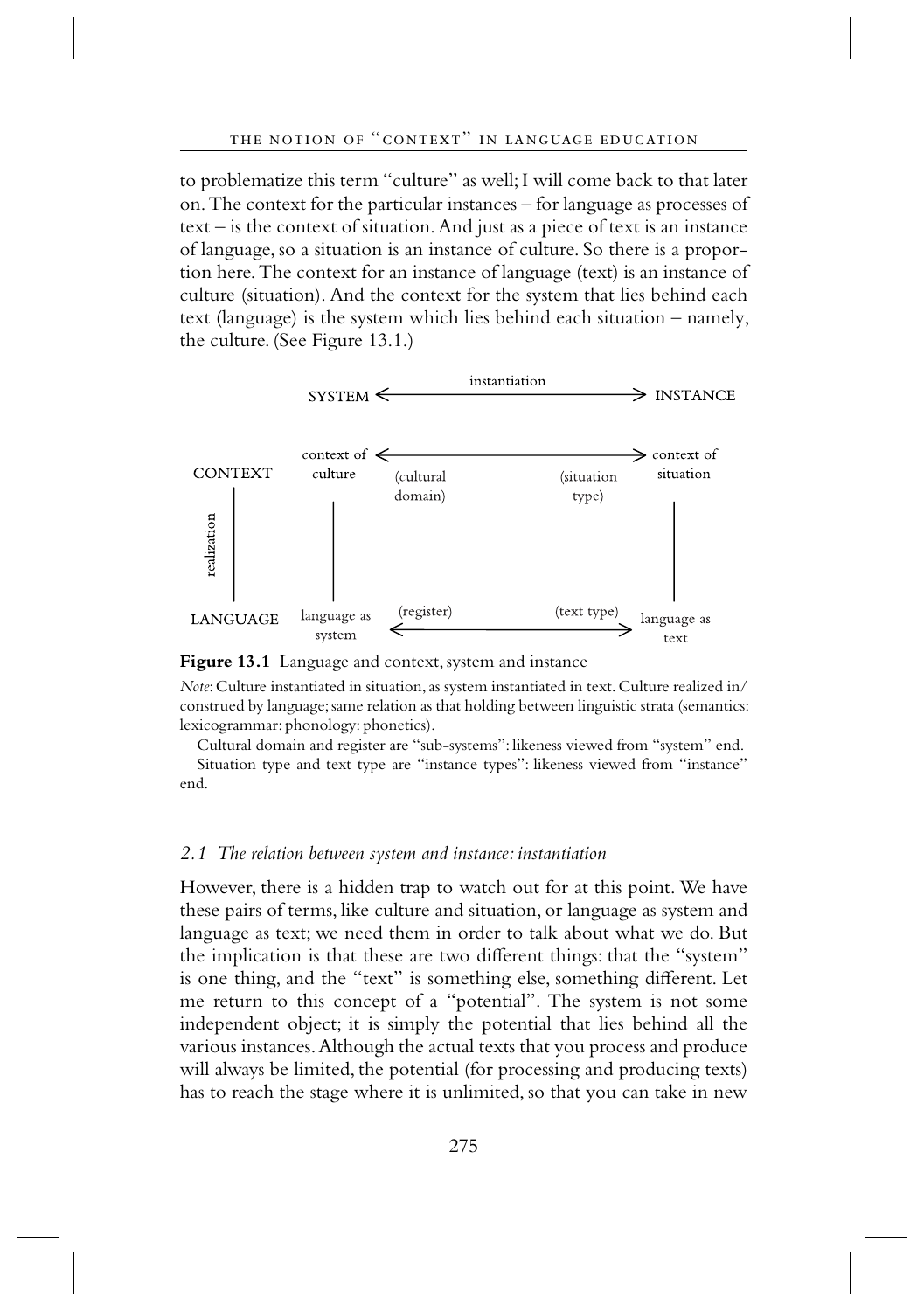#### CONTEXTS OF LANGUAGE EDUCATION

texts, that you haven't heard or read before, and also **interact** with them – interrogate them, so to speak, argue with them, and learn from them. (That, of course, is a high standard to attain.) And we can apply the same thinking to the situation and the culture. These also are not two different things; they are the same thing seen from different points of view. A situation, as we are envisaging it, is simply an instance of culture; or, to put it the other way round, a culture is the potential behind all the different types of situation that occur. We can perhaps use an analogy from the physical world; the difference between "culture" and "situation" is rather like that between the "climate" and the "weather". Climate and weather are not two different things; they are the same thing, which we call *weather* when we are looking at it close up, and *climate* when we are looking at it from a distance. The weather goes on around us all the time; it is the actual instances of temperature and precipitation and air movement that you can see and hear and feel. The climate is the **potential** that lies behind all these things; it is the weather seen from a distance, by an observer standing some way off in time. So, of course, there is a continuum from one to the other; there is no way of deciding when a "longterm weather pattern" becomes a "temporary condition of the climate", or when "climatic variation" becomes merely "changes in the weather". And likewise with "culture" and "situation": a school, for example, is clearly a cultural institution, a matrix of social practices governed by cultural norms and values. But we can also look at it as an assembly of situations: it consists of regular events called "lessons" in which people in certain role relationships (teachers and pupils) take part in certain forms of interaction in which certain kinds of meanings are exchanged. We can look at it as system (this is what we mean by education: the school considered systemically), or as text, repetitive instances of the processes of teaching and learning. We may choose to look at this phenomenon from either end; but it is still a single phenomenon, not two.

## *2.2 The situational context in language education*

So much for the horizontal dimension. What about the vertical dimension: the relation between culture and language, and between situation and text? This is what we are calling the relationship of "context": culture and situation as the context, respectively, for language as system and for instances of language as text. But I have been talking for long enough in abstract terms; so let me now approach this question through some examples of language education practice. And since we are talking about language in context, let me start with one where we may feel that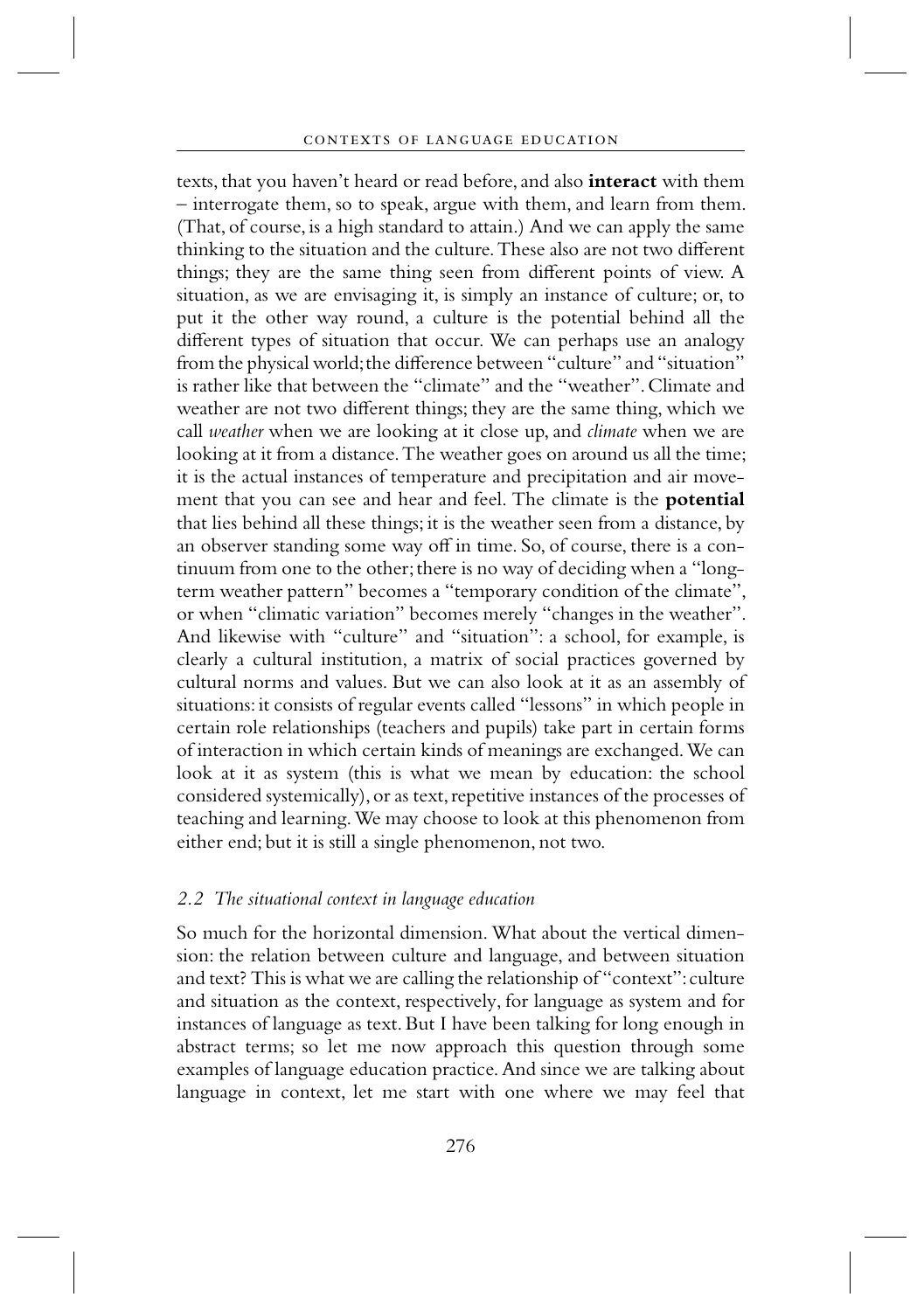the language is somehow functioning out of context  $-$  a typical adult foreign-language class. (Many among us might feel that this is one of the most intractable problems on the language education scene!)

In traditional textbooks, single sentences and even single words were often presented in isolation: out of context, in the original sense of the term. Actually they had their own linguistic context: in a structure drill, for example, the context of a given sentence was the set of all the other sentences displaying a similar structure:

- (1) Although they were poor, (yet) they were happy.
- (2) Although the light was on, (yet) I fell asleep.
- (3) Although she got the highest mark, (yet) she was not given a prize.

More recently, these tended to give way in favour of sentences having a similar function, as in the English lessons on Singapore Chinese radio:

- (4) How long does it take to get to Silvertown?
- (5) How long will it take me to get to Silvertown?
- (6) How long does the journey to Silvertown take?

There is a co-text here; but since people don't go around talking in paradigms, the only context of situation is the one that is created by the language activity itself.

In the 1960s, when the theory of context became familiar in applied linguistics, teachers set out to improve learning materials by "contextualizing" them, and one early result of this was what came to be known as the "situational" approach. Instead of sentences related by grammatical structure this offered coherent passages having a recognizable situational setting, like "at the post office", "in a restaurant" or "in hospital". The parts of the text were now held together by the unities of the situation.

These materials were much criticized, on the grounds that the sentences were still readymade; people sensed that this conflicted with the basic notion of functioning in a context of situation. I don't myself share that objection; there are many situations in which the text is readymade, and I think readymade text has an important place in learning a foreign language. But there was a more serious objection to them, which was that the context of situation had been interpreted simply as a setting. But "context of situation" is not just equivalent to setting. The context of situation is a theoretical construct for explaining how a text relates to the social processes within which it is located. It has three significant components: the underlying social activity, the persons or "voices" involved in that activity, and the particular functions accorded to the text within it. In informal terms, the situation consists in what's going on,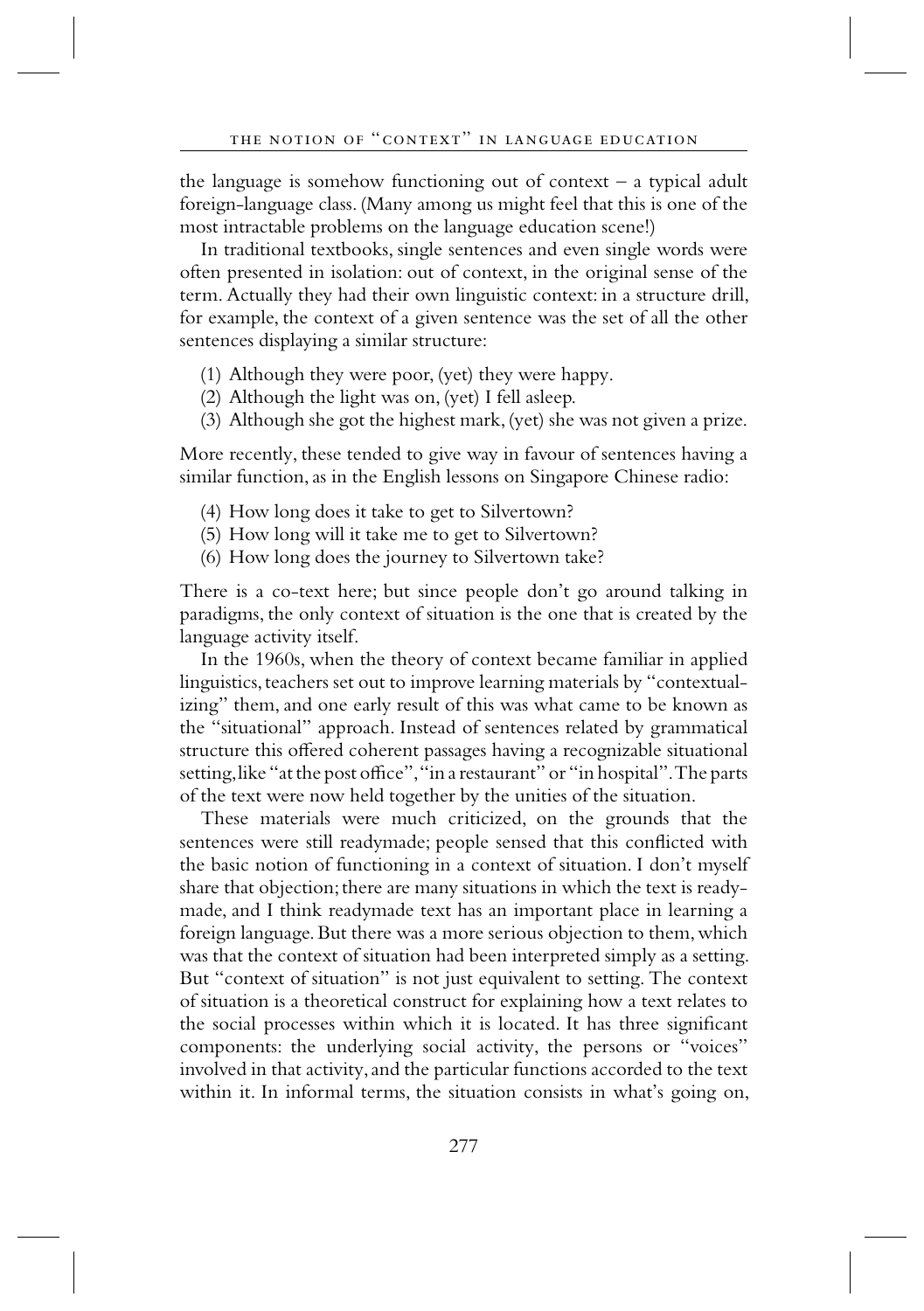who is taking part, and where the language comes in. (These are referred to technically as the *field*, the *tenor* and the *mode*.) The setting, on the other hand, is the immediate material environment. This **may** be a direct manifestation of the context of situation, and so be integrated into it: if the situation is one of, say, medical care, involving a doctor and one or more patients, then the **setting** of hospital or clinic is a relevant part of the picture. But even there the setting does not **constitute** the context of situation; whereas the materials presented in the "situational" approach tended to relate exclusively to the setting and not to the culturally defined social processes that lay behind it.

The point is, that the actual setting in which these texts had to function was not, in fact, a post office or a hospital; it was a classroom, and this illustrates the contradiction that is inherent in 'teaching a language'. Consider an adult language class such as is typical of Australia and other countries where immigrants arrive knowing nothing of the majority language. What is the context of situation for the discourse of their language classes? The **immediate** situation is the activity of learning a foreign language, involving teacher, learner and fellow students, with the text functioning as instructional material (interspersed with other discourse, such as the teacher's classroom management); and in this context, the natural setting **is** a classroom. But beyond this immediate situation lies another layer of situation of which the learners are always aware, namely that of participating effectively in the life of their new community; and here the natural settings would be those of the workplace and the shopping centre.

#### *2.3 The learning situation as context*

So how have language educators tried to resolve this contextual contradiction? One early approach was to engage with the setting of the classroom: to teach the students to survive in a world made of books and pens and blackboards. This obviously has its limitations! But note that it is possible to move on from there while still remaining within the **immediate** situation: that is, exploiting the language learning context, but going beyond the setting to the situation proper – using language that relates to learning language, to the roles of teacher and student, and even to the discourse itself. I have in mind the sort of work where students critique their own and each others' presentations, and reflect on and monitor their own learning experiences (cf. Jones et al. in Hasan and Martin 1989) Or – a third option – one may exploit the **outer** situation, that of participating in the community: following up the "situational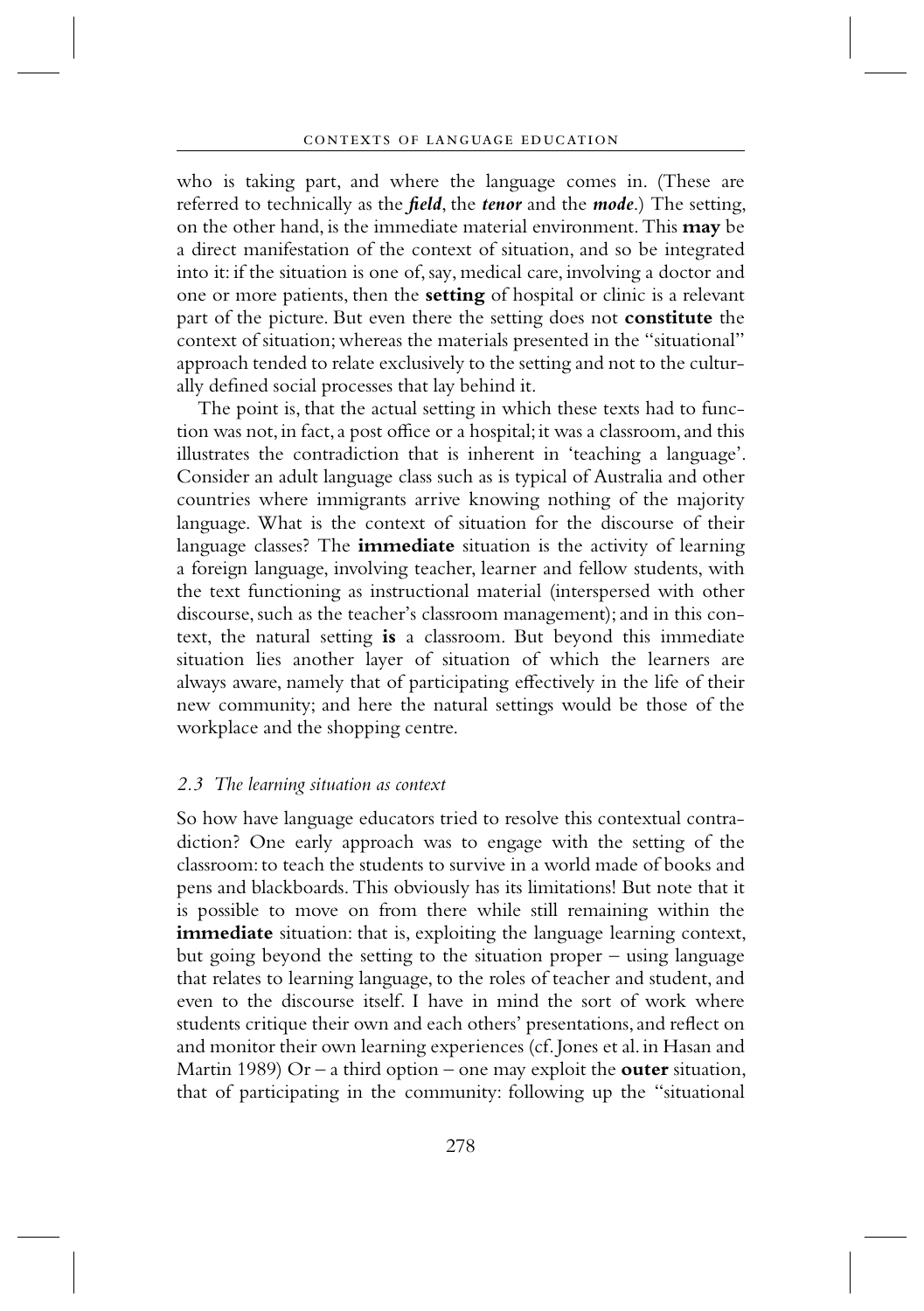approach" but again moving beyond the setting to engage with the social processes of which this situation is actually constituted. The value of "communicative" approaches is that they are based on a context of situation, not just on a setting; hence they do embody a real conception of text – language that is effective in relation to the social activity and the interpersonal relationships (cf. Breen and Candlin 1980). Applying this principle to the outer situation, one can simulate the workplace or shopping centre not just as physical surroundings but as the location where particular processes of production and exchange take place and particular kinds of interpersonal relationship are enacted.

To say "simulating" the workplace implies, of course, that the teaching is still actually taking place in a classroom. There is another way of dealing with the contextual contradiction, which is that the teachers move the operation out of the classroom altogether and teach the language in place, in the factory or the department store or the office. If this is done the activity becomes less like language teaching and more like language apprenticeship – though it is still a form of language **education**: it is guided and structured by a professional language educator, so that the learner is not simply left to the casual goodwill of the workmates. You have to do without the facilities that the classroom offers (whether computer and tape recorder and reference books, or just the security of your own bit of personal space); but you avoid this huge disjunction between the immediate setting and what is perceived as the 'real' – that is, the outer – context of situation.

## *2.4 Exploring and creating the learning context*

So is this kind of disjunction, this problem of language 'out of context', a feature of all the activities of language education? I don't think so. I think what I have just cited is an extreme case; most instances are much less contradictory, and in some there may be hardly any such conflict at all. Let me refer to some earlier experience of my own. In London in the 1960s I directed a curriculum development project, the Programme in Linguistics and English Teaching, in which we had primary, secondary and tertiary teachers all working together to apply some of the principles derived from linguistics to the teaching of English at various levels in school. This was English as a first language (there was a separate project for English as a Second Language), and we were aiming particularly at those sections of the population where the children were most likely to fail, which meant inner-city working-class and new-generation immigrants (Pearce et al. in Hasan and Martin 1989)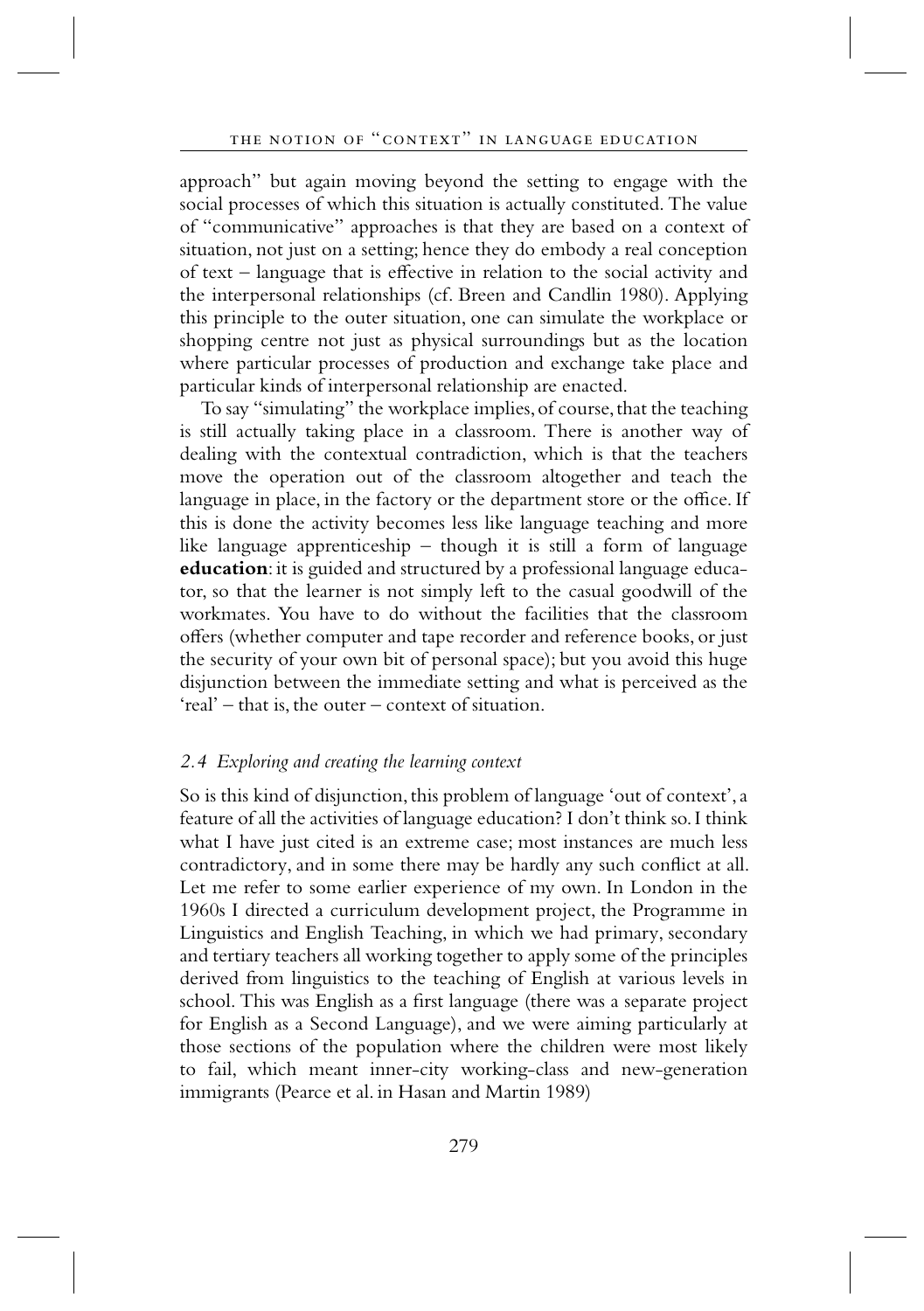#### CONTEXTS OF LANGUAGE EDUCATION

# 2.4.1 Programme in Linguistic and English Teaching: primary

The primary-school teachers, headed by David Mackay, were able to define their task more or less from the beginning: to develop a new programme for teaching initial literacy. They very quickly took up the relevant ideas, combined them with their own thinking and got down to work. For them, the context of situation was that of the school as an institution defined by the culture; there was no "outer" level of context conflicting with this one. (The "field" was the social practice of education: developing systematic knowledge in an institutional framework, as distinct from commonsense knowledge in home and family. The "tenor" was a teacher–pupil–peer group relationship, as distinct from one of child with parents, siblings and neighbours. The "mode" was that of explicit instruction, as distinct from learning through unstructured conversational interaction with other people.) The classroom setting, far from being in conflict, represents very precisely the situational and cultural context in which the activity of learning to read and write is situated, and also evaluated: namely, the children are learning to function in the world of educational knowledge.

In developing their materials, which were called *Breakthrough to Literacy* (Mackay et al. 1970), the primary teachers had to take various critical decisions; and they used their interpretation of the context in order to do so. Let me just refer to four of these. First, they recognized that the children were not just learning to read – they were learning to learn through reading; so they separated out the semantic aspects of reading and writing from the techniques, so that the children could get ahead with making sentences and constructing their own reading materials without having first to manipulate the written symbols and writing implements themselves. Second, they recognized that where the instruction is explicit the children need to be partners in the accompanying discourse; so they built into the programme a technical language so the children could always talk about what they were learning. (There had always been this strange discrepancy in infant schools: in arithmetic, everyone accepted that the children had to learn to talk about their number skills, like adding and taking away; but they were expected to master highly complex language skills without any systematic resources with which to talk about them.) Third, they recognized that, in order to relate their educational learning to their commonsense learning, the children had to be the authors of their own texts; so there were no primers – the first reading books were books the children made themselves. And fourth, they recognized that all language learning is highly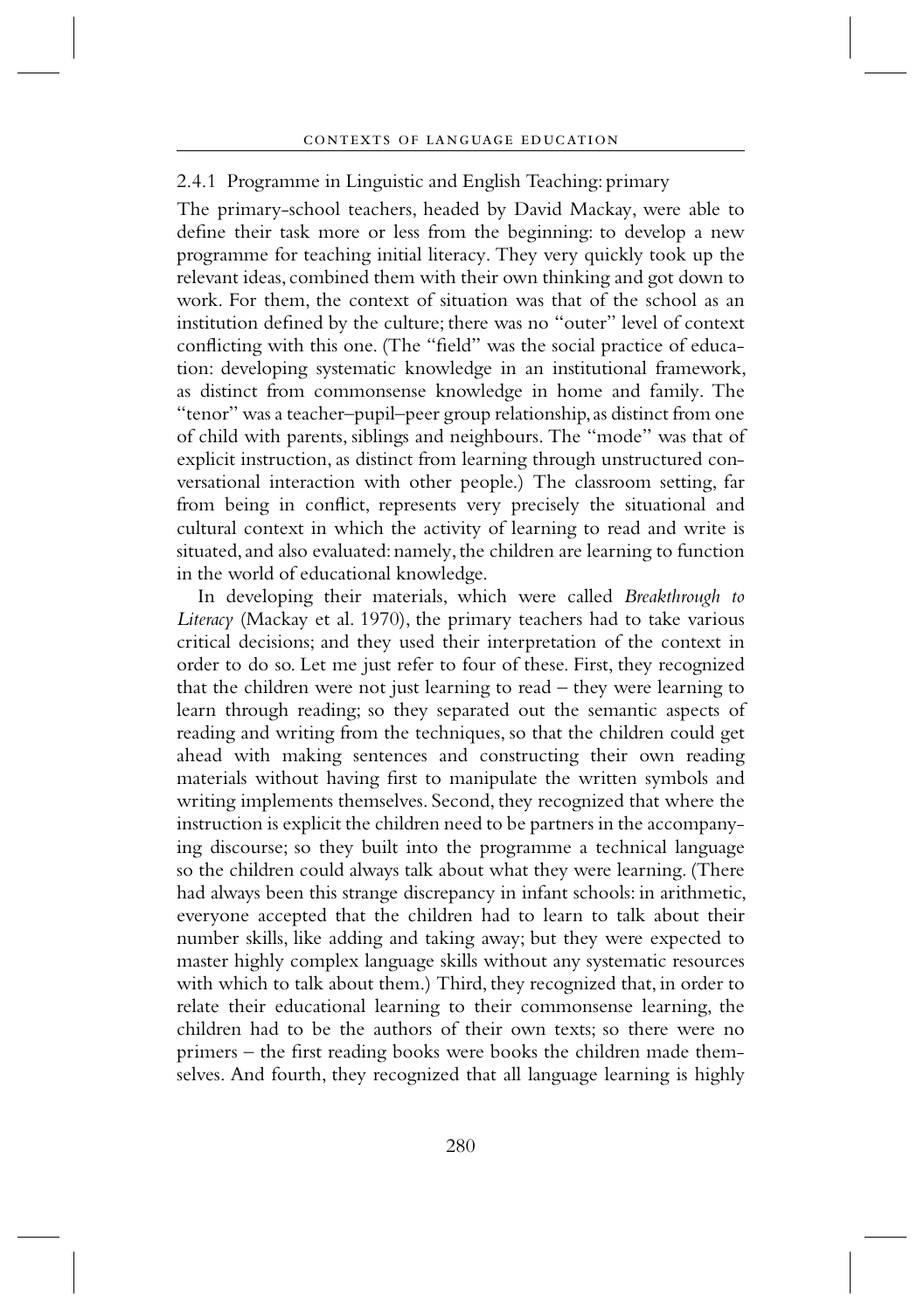interactive; so they designed the materials for the children to work with in groups, sharing their experiences instead of having to work through it all by themselves.

Initial literacy, then, is one kind of language education where the social process is defined by the notion of education; the cultural context **is** that of education, which is directly reflected, or "instantiated", in the situation of the classroom. Contrast this with the circumstances faced by the secondary teachers in the project. They were no less qualified and experienced; but when they came to their task, of producing materials for studying language in the upper secondary school, they took a very long time before they were able to get started. We can look at this also from the point of view of the context.

# 2.4.2 Programme in Linguistics and English Teaching: secondary

The problem faced by the secondary teachers was that, for them, there **was** no context. There was no culturally recognized activity of learning about language. "English", at that level in school, meant just the study of literature; and while they might have taken that as their context and developed materials on stylistics, that seemed both too specialized and too technical. This meant that, while creating their text, they had to be **creating the context** for it at the same time.

So how do you set about "creating" a context for language? You cannot do it by means of legislation, like decreeing that poems are to be written in praise of a national leader. The only way is for the text itself to create its own context of situation. Let me return for a moment to the earlier discussion.

I tried to suggest how this notion of context had evolved in modern linguistics. The "situation", and the "culture", were both taken as something "given" – as already in place, so to speak, to serve as the environment for language. Is this, in fact, a valid perspective? That depends on what you are trying to find out. If, like Malinowski, you are asking 'how do I explain the meaning of this text?' then you are bound to treat the situation in which the text was functioning as a "given" phenomenon: the reasoning is, 'now that we know what was going on, we can understand what was being said'. But in language education work we have to have a wider angle of vision. In any situation involving language and learning, you have to be able to move in both directions: to use the situation to construe the text, as Malinowski did, but also to use the text as a means to construe the situation. The situation, in other words, may not be something that is "given"; it may have to be constructed out of the text.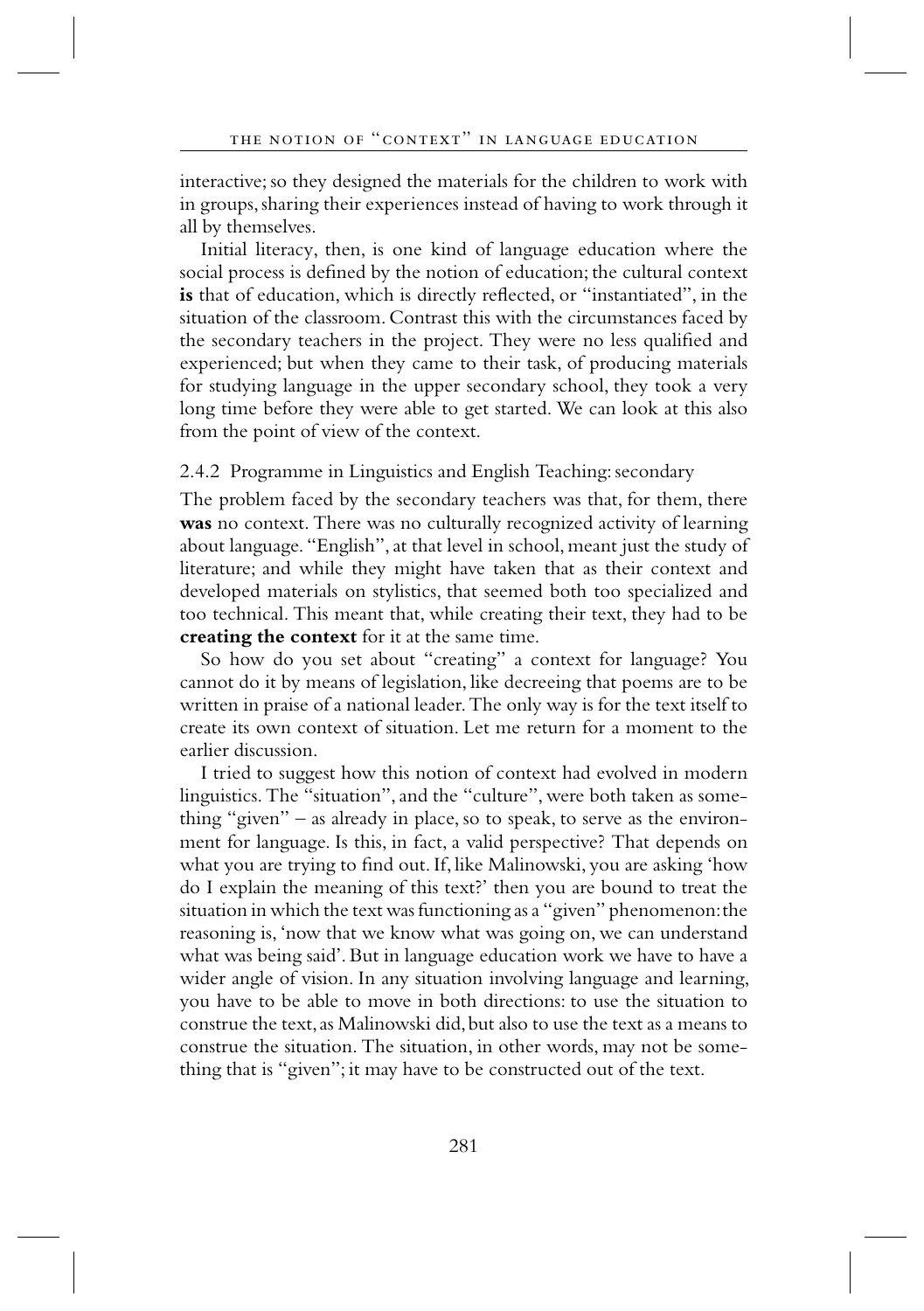#### *2.5 The relation between language and context: realization*

Let us look again at this "vertical" dimension. The term that we usually use for this relationship, coming from European functional linguistics, is *realization*: the situation is "realized" in the text. Similarly the culture is "realized" in the linguistic system. This does not mean that the one somehow **causes** the other. The relationship is not one of cause. It is a semiotic relationship; one that arises between pairs of information systems, interlocking systems of meaning.

If the situation **caused** the text, the situation would have to exist first; and it would be impossible for the text to cause the situation – if *a* causes *x*, then *x* cannot also cause *a*. But text and situation come into being together; so whatever kind of order we set up between them, it must be such that we can start from either end. This is how Firth was able to integrate the situation into his model of linguistic levels, because the relationship between the levels **within** a language is already of this same kind. A language is articulated at the level of grammar, and also at the level of phonology; but neither of these two systems "causes" the other – the relation between them is this one of realization. We are able to project this relationship from language on to culture, and show that, in an analogous way, the text "realizes" the situation. And this is a relationship that can be traversed, or activated, in either direction.

If the culture, and the situation, are said to be "realized in" language, this means that they are also constructed by language – we could again use the term *construed* if we want to make it explicit that this is not a material process but a semiotic one. Thus the culture is construed by systems of language choice; the situation is construed by patterns of language use. I can give a simple illustration of this by just referring to the setting. If there was a storm starting up outside the window, I could say

(7) There was a flash of lightning.

That text makes sense in relation to a setting that is "given". But the day may be perfectly bright and clear; I can still say

(8) There was a flash of lightning –

and it still makes sense; I have started to tell you a story. I have **created** the setting by the device of using that text. We can say that the text has "construed" the setting; or, if you want to express this in terms of the mental processes of the interactants, you can say **you** have construed the setting out of the text. All fictional narrative depends on this construing power of language.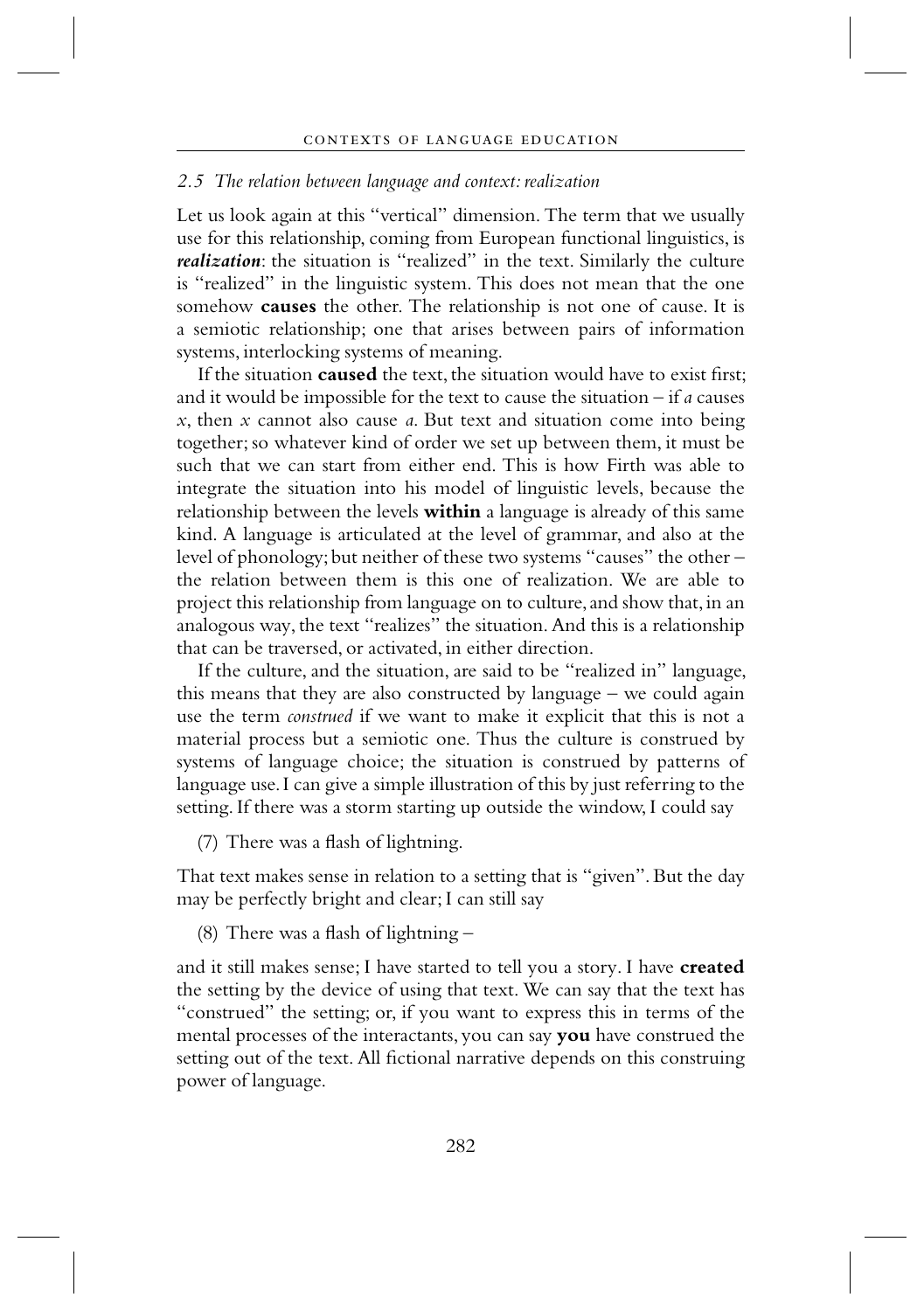Coming back to our secondary teachers, then: they had no cultural context for teaching about language in the secondary school. Grammar had largely been disappeared from the curriculum, because the teachers in the schools found the traditional grammar boring and useless; but nothing had come in to take its place, and neither literature nor composition was taught with any real consideration of language or any proper value being accorded to it. We felt that students at this level, the upper secondary school, should learn about the nature and functions of language. But for this to happen, our teachers had not only to construct a new text; they had to make the text such that it would construct a new situation. In order to do this they produced a programme of materials entitled *Language in Use* (Doughty et al. 1971), through which teacher and pupils could explore language together (the teachers' book was called *Exploring Language*); and the concept around which they organized these materials was that of *variation* in language, especially functional variation of the kind we refer to as "register". They hoped in this way to be creating a new context within language education, in which the activity of investing language would become an integral part of developing educational knowledge.

Of course, no single project can transform the educational scene. But in the recent discussions of the national curriculum in Britain it was explicitly acknowledged that the work of these teachers back in the 1960s had been significant in reshaping the cultural context of language education. If they were able to play some part in this, it was because they understood that they had actively to construct the context for their work instead of merely taking it for granted. Language does not just passively reflect a pre-existing social reality. It is an active agent in constructing that reality; and in language education we often have to exploit that vast potential. (And of course that is what is being done whenever language education is used as an instrument of language policy and planning.)

## **3 The cultural context in language education**

But you notice that I have now slipped from talking about the context of situation to talking about the context of culture. This is easy to do, given that, as I suggested earlier, "culture" and "situation" are not two different things, but rather the same thing seen from two different depths of observation. The culture is the paradigm of situation types – the total potential that lies behind each instance, and each class of instances. Thus just as the text realizes, and hence can construe, a context of situation, so the system, the potential that is inherent in that text  $-$  in this example, the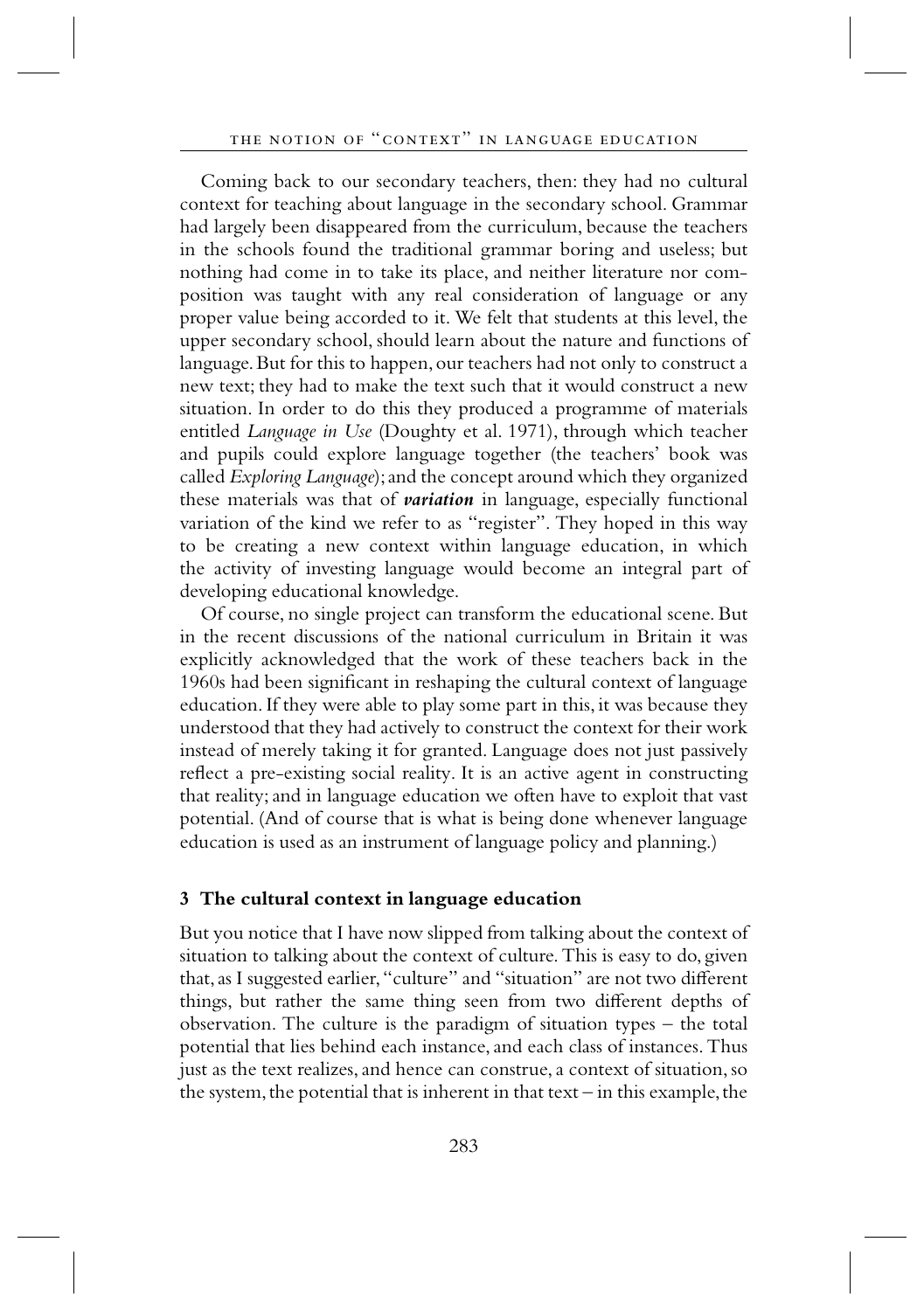potential built up by teachers and pupils as a discourse for exploring language – realizes, and hence can also construe, a context of culture.

But looking at **culture** in this way, as a context for our educational practices, we may come to view it rather differently from the way in which people usually understand it when they use expressions such as "teaching language, teaching culture". There it usually means the traditional lifestyles, beliefs and value systems of a language community. Many years ago, when I was still a language teacher, teaching Chinese at Cambridge University in England, I used to teach a class of scientific Chinese to a group of Cambridge scientists. They wanted to read scientific texts written by Chinese scholars: one was a plant geneticist, interested in Chinese work on hybridization, one was a mathematician, one was a psychologist, and so on. Now, they had no interest in Chinese culture in the traditional sense of the term; it wasn't necessary for me to teach them anything about Chinese history or family life, or about filial piety or other Confucian values. Did this mean, however, that there was no "context of culture" for my teaching? Of course not. There certainly was a context of culture; and you couldn't hope to learn scientific Chinese without knowing quite a lot about it. But "culture" here does not mean the traditional culture of China. It means the culture of modern science, whether practiced by Chinese or English or Australian or Vietnamese or any other nationality of scientists. When we talk of the cultural context for language education, we have to go beyond the popular notion of culture as something defined solely by one's ethnic origins. All of us participate in many simultaneous cultures; and language education is the principal means by which we learn to do so.

When people ask, as they often do, whether it is possible to learn a language without at the same time learning about the culture it belongs to, they usually mean the culture in the traditional sense, the ideas and the customs and the values inherited from the past. In that sense of culture, the answer is obviously: yes, it is perfectly possible. There are millions of people around the world learning English without learning anything about British or North American or Australian culture in the process. There is no need to involve the culture in that sense at all. In saying this, I'm not arguing **against** taking the cultural heritage into consideration in those cases where it's appropriate: there are situations in language education where traditional culture is very much part of the context, for example language maintenance in migrant communities, where the language is being taught precisely as an instrument for maintaining and transmitting the ethnic culture. (Even here, I think, such an activity is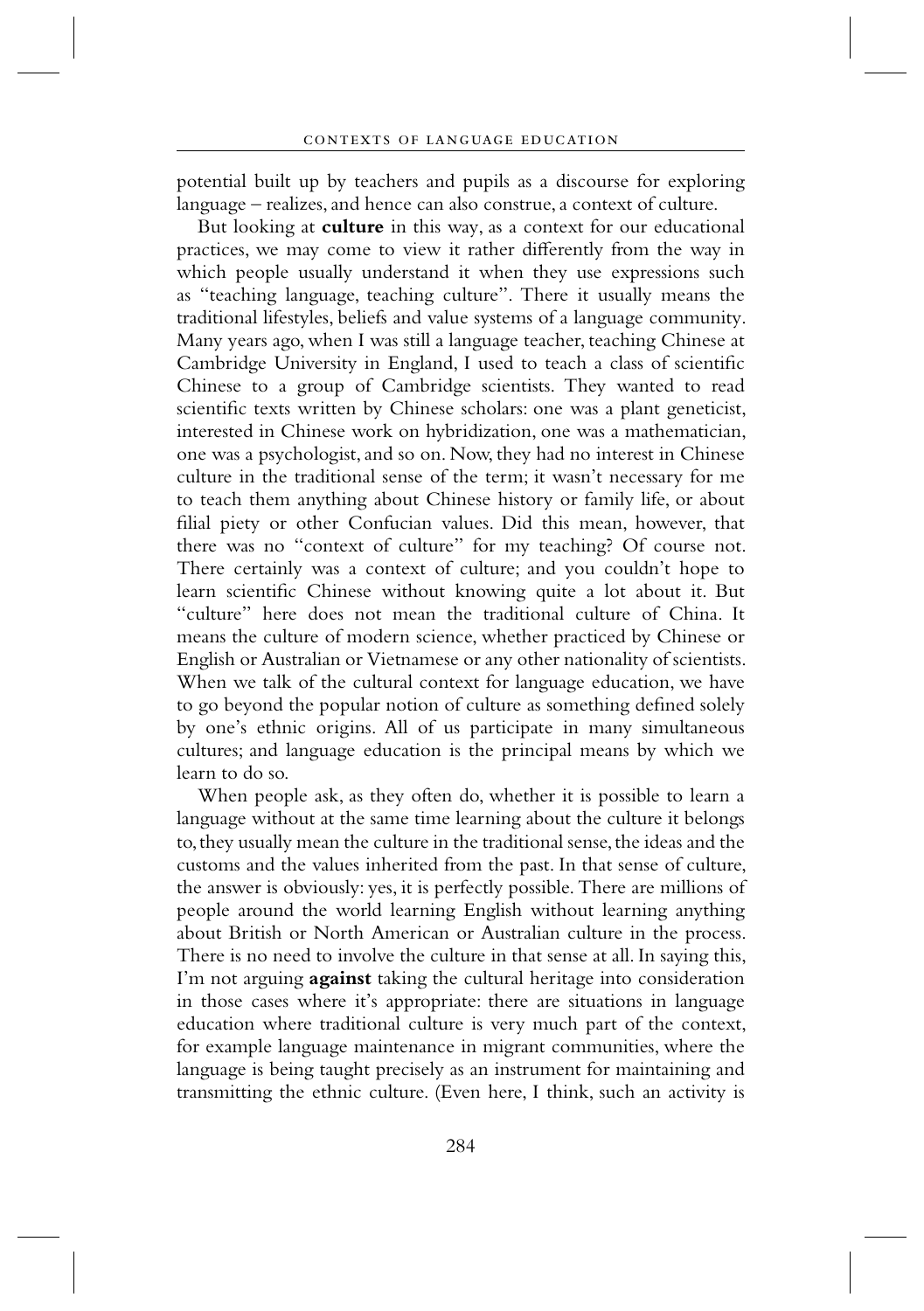likely to be successful to the extent that it is forward-looking as well as backward-looking, having regard to the functional significance of the language in the new cultural context. This is in fact widely recognized, because in maintenance classes they usually teach the standard variety of the language, even though, as among Italians in Australia, and Chinese in many parts of the world, many parents feel that that is not the natural way to maintain the culture and it doesn't help the children to talk to their grannies.) But usually this sense of culture as tradition is not relevant as a cultural context for language education. When we talk of the "context of culture" for language activities we mean those features of culture that are relevant to the register in question. If we are looking at a secondary physics syllabus, then the cultural context is that of contemporary physics, combined with that of the institution of "education" in the particular community concerned (cf. Gunnarsson 1990).

## *3.1 Some examples of educational contexts*

So I suggest that in our language education practice we interpret "culture" from a linguistic point of view: as a context for language, a system of meanings that is realized in language and hence can be construed in language. And just as in language education the term "language" does not usually encompass the whole of that unwieldy concept we call "English" or "Russian" or "Chinese" – it means the language in one particular variety or aspect, such as scientific Chinese, or Russian for interpreters, or initial literacy in English, and so on  $-$  so also the term "culture" will not designate some amorphous object such as 'Chinese culture' or 'Western culture'; it refers to something much more specific, that we can interpret in terms of some overall model such as the present one. I think one of the most penetrating studies in the field of language education is the work of Jay Lemke, Professor of Science Education at the City University of New York. In the early 1980s Lemke carried out some research into the teaching of science in American schools, on behalf of the National Science Foundation; his report *Classroom Communication of Science* (1983) was based on detailed observations of science classes in New York high schools, and he subsequently published a book, *Talking Science* (1990), which presents his ideas as they have developed since that investigation was carried out. As the title suggests, Lemke sees the activity of learning and teaching science as one of "talking": exchanging meanings through language. But this meaning-making activity is complex and has to be interpreted at different levels.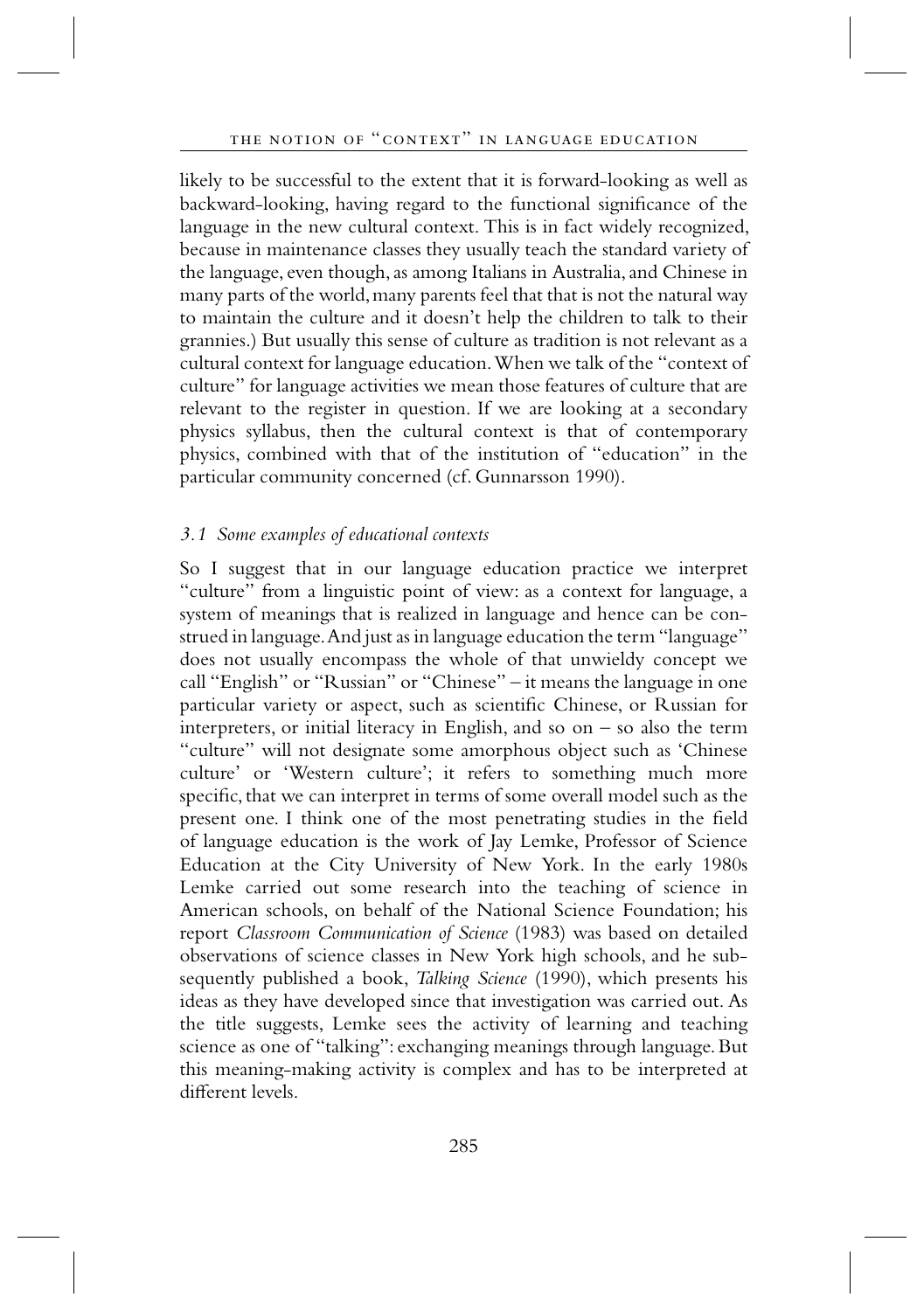The text in Lemke's model is the discourse of the science class: he has recorded *instances* of teachers expounding scientific topics, with responses and interventions by the pupils. These belong in the southeast quadrant of our model. These texts are the *realization*, in language, of what Lemke calls "activity structures", the *situational contexts* in which the discourse sequences unfold. "An activity structure is defined as a socially recognizable sequence of actions" (198); or rather, he goes on, it is realized as sequences of actions, so that "the same activity structure can be realized in many ways" (ibid.). Among the activity structures that Lemke identifies in science classes are Triadic Dialogue, Teacher–Student Debate, Teacher Monologue, Groupwork. These are the modes of discourse of the specific situation types that make up the overall context of situation for talking science.

Moving now to the left-hand side of our diagram: the teacher is the one who knows the field – he has the *system* already in place. He has already constructed the meaning potential of the language of science; for him, the texts are instantiations of that system. For the pupils, however, the texts have to function so as to **construe** the meaning potential: they are learning the discourse of science. This system consists of what Lemke calls "thematic patterns", "shared patterns of semantic relationships" which can be "said" (instantiated) in various ways; but these, in turn, realize the underlying "thematic formations", the "webs of semantic relationships" that make up the context of culture for science education (87). "Thematic formations are what all the different texts that talk about the same topic in the same ways . . . have in common" (203); they are scientific constructs, typically realized in language but with other modes of expression also playing a part.

Thus the "context of culture" for any educational activity includes the structure of the relevant branch of educational knowledge, and Lemke explicitly interprets this in semiotic terms. "A scientific theory", he says, "is constituted of systems of related meanings"; it is "a way of talking about a subject using particular thematic patterns", that is "reconstructed again and again in nearly the same ways by the members of a community" (125: 99). So the wheel has now turned full-circle. If the culture is itself a construction of meanings, it has now become, not just context but "context", a con-text in the original sense of the term. The cultural context for the discourse of science, which these students are having to construe, is the world of scientific theory; but it is a world that is itself, as it were, made of meanings. And this is not a metaphorical way of talking about science just from the "applied" viewpoint of language education; it is a perspective that derives from the ideas of the scientists themselves.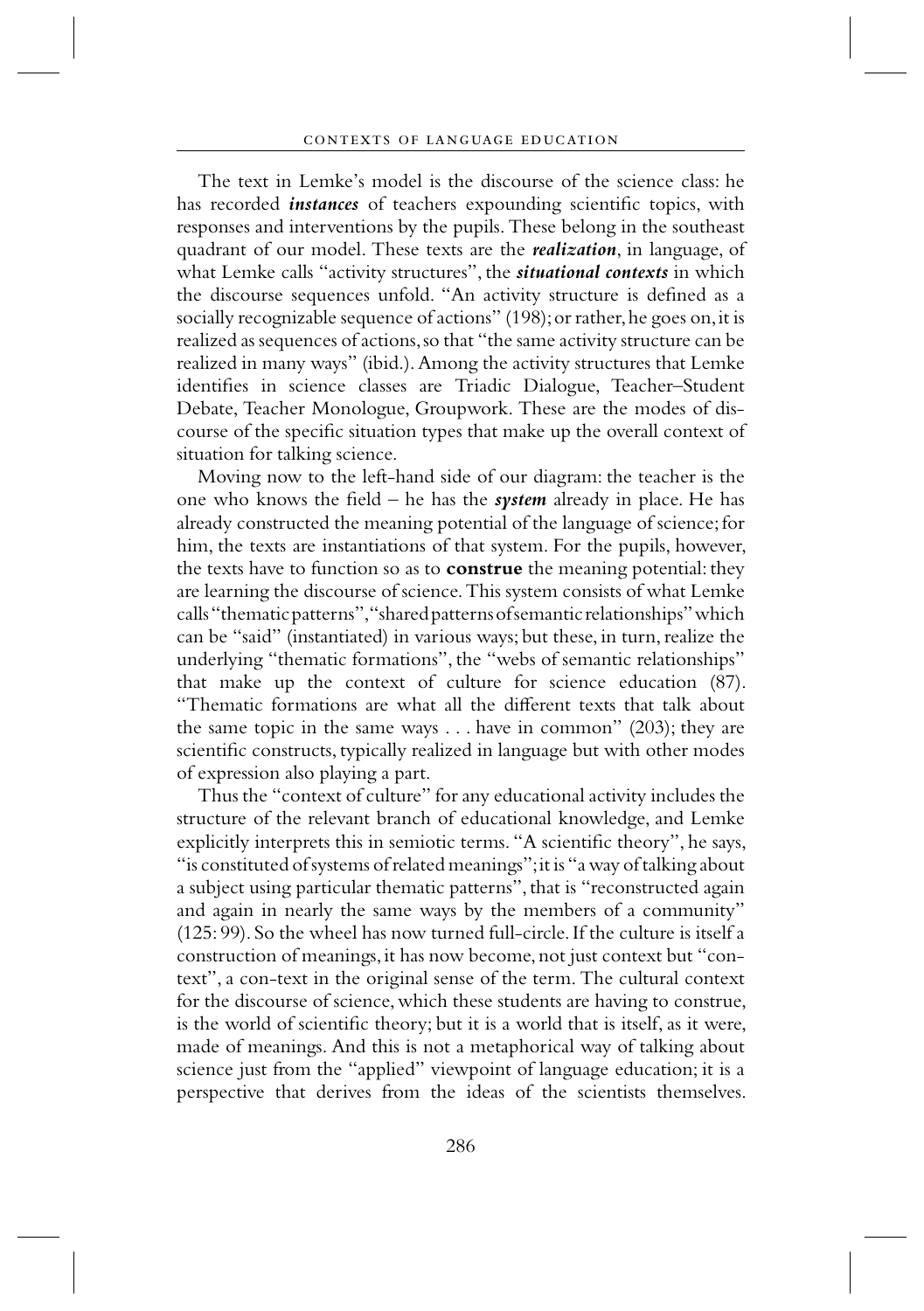The world of quantum physics, for example, in the widely accepted "Copenhagen interpretation", is a semiotic construction of reality. The universe is the way that we make it by turning it into meaning (Polkinghorne 1990).

My final example comes from Canada, from a language education project where the same general model can be found underpinning some activities of a very different kind. This is Bernard Mohan's "Vancouver project", in which primary-school children in a typically multilingual assortment, of the kind very familiar to us in Sydney and Melbourne, are learning how to learn: to construe educational knowledge and represent it in written English. While Lemke's project was one of research, Mohan's is curriculum development. His "texts" are information sources of every conceivable kind: writing, pictures, maps, diagrams, tables, news reports, any object or event that has a semiotic potential, that the children can use to construct their resource of knowledge. The context of situation is a classroom; but it is a classroom conceived of, and organized, as a repository of information (Mohan 1986).

The system that the children are construing from this text is one where language and subject matter are integrated; but it is not defined by subject matter  $-$  in terms of adult practices it is more like English for Academic Purposes than English for Specific Purposes. The meaning potential is that of language as the basis of learning: language construing and transmitting information – "content", in Mohan's terms – which may be about anything at all. So what is the context of culture for Mohan's work? As he sees it, the context of culture is a general theory of learning, and conception of educational knowledge, rather than the theories of particular disciplines. (Of course, both Mohan and Lemke include both a general theory of learning and particular, subject-based theories in their context of culture; the difference is one of orientation, between a secondary-level research project and a primary-level development project.) But this cultural context, as Mohan points out, often involves conflict with received ideas about education and about language that are dominant in the educational field. We should not forget that this general context of culture for language education – the dominant philosophy of education, if you like – is something that is already in place; and it is not something homogeneous and in perfect harmony, either with itself or with the transformed cultural context that our language education work is designed to bring about. In this connection Frances Christie finds it helpful to think of the school itself as a cultural context: instead of a system, or institution, of education in the abstract, with the school as simply the setting where this is instantiated,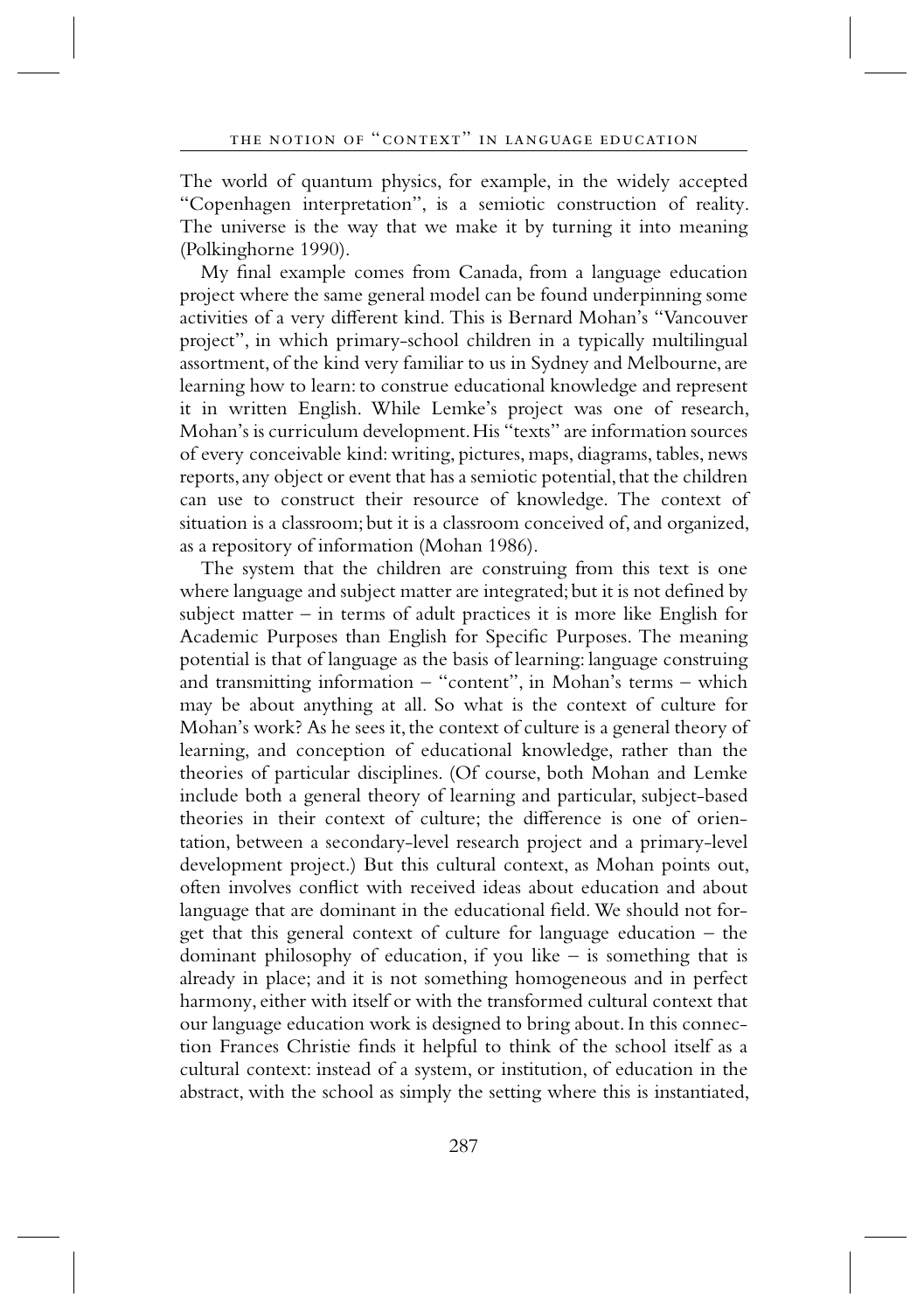she prefers to see the school itself, in its guise as an institution, as the context of culture. This enables her to explain the emergence of special **language** systems as registers of education – what she refers to as "curriculum genres" (Christie in Hasan and Martin 1989).

# *3.2 Learning language, learning through language, learning about language*

When I was working as a consultant to the Language Development Project in Australia, I used to sum up the scope of language education under the three headings of "Learning Language, Learning through Language, Learning about Language". "Learning language" means, of course, learning one's first language, plus any second or foreign languages that are part of the curriculum: including both spoken and written language – initial literacy, composition skills and so on. Here, language is itself the **substance** of what is being learnt. "Learning through language" means using language, again both spoken and written, as an **instrument**: as the primary resource for learning other things – language across the curriculum, in other words. "Learning about language" means studying language as an **object** in order to understand how it works: studying grammar, semantics, phonetics, and so on. Here language is a domain or branch of knowledge: typically in schools this is taken no further than a kind of linguistic nature study, with lists of parts of speech and rules of behaviour, but there is no reason why it should not become a properly constructed avenue of learning (Halliday 1981; Painter, Cloran, Rothery, Butt in Hasan and Martin 1989; Carter, van Leeuwen and Humphrey, Painter, Veel and Coffin, Macken-Horarik in Hasan and Williams 1996).

So language enters in as substance – we have to learn it to perform; as instrument – we have to learn with it, as a resource; and as object – we have to learn about it, as content. This is important because nothing else in our educational experience has all these three aspects to it. (Perhaps the nearest analogy would be a combination of mathematics and music – we can think of music as 'performing numbers'.) What is there that is common among these three, which enables us to model them in a coherent fashion? I think what is common is what is being expected of the learner. In all these activities, learners are having to transform text into system; that is, to construe the instances of language, what they hear and what they read, into a meaning potential. If we want to express the three aspects of that meaning potential as aspects of language, we can say that it is linguistic (that is, language skills), extralinguistic (knowledge of content), and metalinguistic (knowledge of language, as content).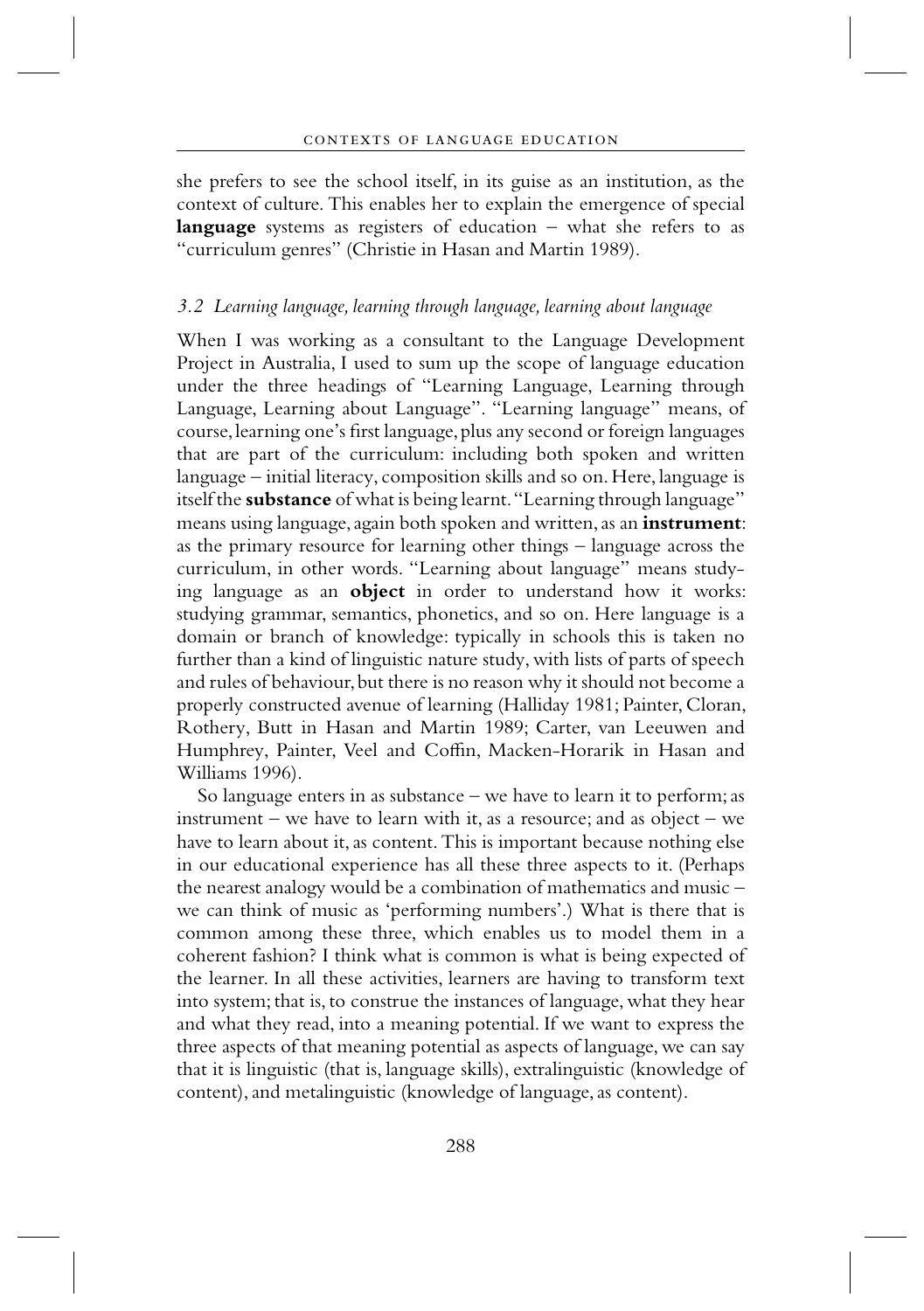For all this to be possible, we depend on the context of situation – hence the problem of "decontextualized" discourse, that I started with. Again, I don't just mean the setting. The setting, of course, is important: it is hard to learn science without laboratory equipment, and it is hard to learn anything, in the educational sense of learning, without writing materials and books. But I mean the context of situation as I have been talking of it; the coherent pattern of activities – activity structures, in Lemke's term – from which the discourse gains its relevance. These are so essential because the **system** that the learner has to construe for himself is also a system at that higher level – the context of culture, as I have been defining it. The advantage of interpreting this higher level as being itself a form of discourse, rather than in conceptual or cognitive terms, is that it enables us to model all the processes the learner has to go through using a unified theory of learning based on language. (It also helps us to diagnose the kind of partial learning that takes place when a student has construed the system at the linguistic level but not integrated this into a construction of the cultural context.)

In all educational learning, learners are being required to predict both ways: to predict the text from the context, and to predict the context from the text. This is something we do all the time in the casual, informal registers of speech; when small children are listening to stories, they are constructing the context in their imagination. But it can be very demanding, especially when too much of the total pattern is unfamiliar. The obvious example of this is if you are having to learn through text in a second language you haven't had much experience of; but it is not only a second-language problem – I have written elsewhere (Halliday and Martin 1993) about the problems that arise in learning science in the mother tongue when you have to construe, from technical and often highly metaphorical written texts, generalizations that you must recognize as relating to, but systematizing, your own previous everyday experience. Language educators have to be able to diagnose where specific effort may need to be expended in working on the language itself, instead of just taking it for granted that the learners are able to use the language for learning with. (For example, in learning how to construct technical taxonomies from the discourse of scientific textbooks; cf. Wignell et al. in Halliday and Martin 1993). If I have kept coming back to my little diagram, it has been partly in order to focus more closely on what we actually mean by "culture" in relation to language education; but mainly to suggest that, in educational learning, all four quadrants are involved. The learner has to (1) process and produce text; (2) relate it to, and construe from it, the context of situation; (3) build up